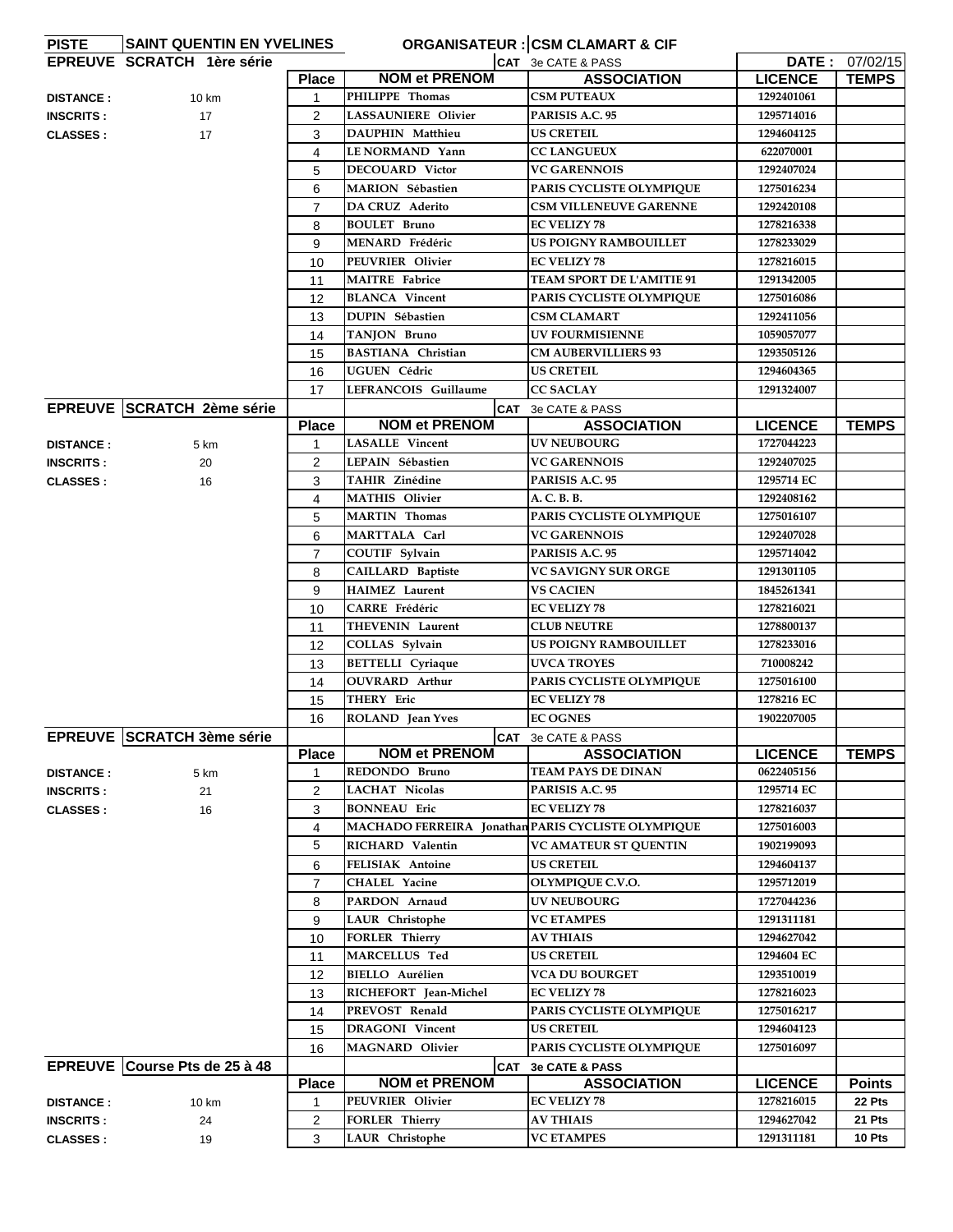|                  |                              | 4              | <b>BIELLO</b> Aurélien                             | <b>VCA DU BOURGET</b>         | 1293510019     | 8 Pts         |
|------------------|------------------------------|----------------|----------------------------------------------------|-------------------------------|----------------|---------------|
|                  |                              | 5              | <b>DRAGONI</b> Vincent                             | <b>US CRETEIL</b>             | 1294604123     | 5 Pts         |
|                  |                              | 6              | <b>BLANCA Vincent</b>                              | PARIS CYCLISTE OLYMPIQUE      | 1275016086     | 5 Pts         |
|                  |                              | $\overline{7}$ | <b>MAITRE</b> Fabrice                              | TEAM SPORT DE L'AMITIE 91     | 1291342005     | 4 Pts         |
|                  |                              | 8              | TANJON Bruno                                       | <b>UV FOURMISIENNE</b>        | 1059057077     | 3 Pts         |
|                  |                              | 9              | DUPIN Sébastien                                    | <b>CSM CLAMART</b>            | 1292411056     | 3 Pts         |
|                  |                              | 10             | RICHEFORT Jean-Michel                              | <b>EC VELIZY 78</b>           | 1278216023     | 2 Pts         |
|                  |                              | 11             | THEVENIN Laurent                                   | <b>CLUB NEUTRE</b>            | 1278800137     | 1 Pt          |
|                  |                              | 12             | <b>HAIMEZ</b> Laurent                              | <b>VS CACIEN</b>              | 1845261341     |               |
|                  |                              | 13             | <b>BETTELLI</b> Cyriaque                           | <b>UVCA TROYES</b>            | 710008242      |               |
|                  |                              | 14             | CARRE Frédéric                                     | <b>EC VELIZY 78</b>           | 1278216021     |               |
|                  |                              | 15             | PREVOST Renald                                     | PARIS CYCLISTE OLYMPIQUE      | 1275016217     |               |
|                  |                              | 16             | MARCELLUS Ted                                      | <b>US CRETEIL</b>             | 1294604 EC     |               |
|                  |                              | 17             | <b>OUVRARD</b> Arthur                              | PARIS CYCLISTE OLYMPIQUE      | 1275016100     |               |
|                  |                              | 18             | <b>MAGNARD Olivier</b>                             | PARIS CYCLISTE OLYMPIQUE      | 1275016097     |               |
|                  |                              | 19             | ROLAND Jean Yves                                   | <b>EC OGNES</b>               | 1902207005     |               |
|                  | EPREUVE Course Pts de 1 à 24 |                |                                                    | CAT 3e CATE & PASS            |                |               |
|                  |                              | <b>Place</b>   | <b>NOM et PRENOM</b>                               | <b>ASSOCIATION</b>            | <b>LICENCE</b> | <b>Points</b> |
| <b>DISTANCE:</b> | 10 km                        | 1              | <b>LASALLE</b> Vincent                             | <b>UV NEUBOURG</b>            | 1727044223     | 9 Pts         |
| <b>INSCRITS:</b> | 24                           | 2              | REDONDO Bruno                                      | <b>TEAM PAYS DE DINAN</b>     | 0622405156     | 7 Pts         |
| <b>CLASSES:</b>  | 24                           | 3              | <b>LASSAUNIERE Olivier</b>                         | PARISIS A.C. 95               | 1295714016     | 6 Pts         |
|                  |                              | 4              | <b>LACHAT Nicolas</b>                              | PARISIS A.C. 95               | 1295714 EC     | 5 Pts         |
|                  |                              | 5              | DAUPHIN Matthieu                                   | <b>US CRETEIL</b>             | 1294604125     | 4 Pts         |
|                  |                              | 6              | <b>BONNEAU Eric</b>                                | <b>EC VELIZY 78</b>           | 1278216037     | 3 Pts         |
|                  |                              | $\overline{7}$ | MACHADO FERREIRA Jonathan PARIS CYCLISTE OLYMPIQUE |                               | 1275016003     | 3 Pts         |
|                  |                              | 8              | LEPAIN Sébastien                                   | <b>VC GARENNOIS</b>           | 1292407025     | 1 Pt          |
|                  |                              | 9              | DA CRUZ Aderito                                    | <b>CSM VILLENEUVE GARENNE</b> | 1292420108     | 1 Pt          |
|                  |                              | 10             | <b>TAHIR Zinédine</b>                              | PARISIS A.C. 95               | 1295714 EC     |               |
|                  |                              | 11             | RICHARD Valentin                                   | <b>VC AMATEUR ST QUENTIN</b>  | 1902199093     |               |
|                  |                              | 12             | <b>DECOUARD Victor</b>                             | <b>VC GARENNOIS</b>           | 1292407024     |               |
|                  |                              | 13             | PHILIPPE Thomas                                    | <b>CSM PUTEAUX</b>            | 1292401061     |               |
|                  |                              | 14             | FELISIAK Antoine                                   | <b>US CRETEIL</b>             | 1294604137     |               |
|                  |                              | 15             | LE NORMAND Yann                                    | <b>CC LANGUEUX</b>            | 622070001      |               |
|                  |                              | 16             | <b>MARTIN</b> Thomas                               | PARIS CYCLISTE OLYMPIQUE      | 1275016107     |               |
|                  |                              | 17             | <b>BOULET Bruno</b>                                | <b>EC VELIZY 78</b>           | 1278216338     |               |
|                  |                              | 18             | <b>COUTIF Sylvain</b>                              | PARISIS A.C. 95               | 1295714042     |               |
|                  |                              | 19             | <b>MATHIS Olivier</b>                              | A. C. B. B.                   | 1292408162     |               |
|                  |                              | 20             | MARTTALA Carl                                      | <b>VC GARENNOIS</b>           | 1292407028     |               |
|                  |                              | 21             | <b>CHALEL Yacine</b>                               | <b>OLYMPIQUE C.V.O.</b>       | 1295712019     |               |
|                  |                              | 22             | MARION Sébastien                                   | PARIS CYCLISTE OLYMPIQUE      | 1275016234     |               |
|                  |                              | 23             | MENARD Frédéric                                    | <b>US POIGNY RAMBOUILLET</b>  | 1278233029     |               |
|                  |                              | 24             | CAILLARD Baptiste                                  | <b>VC SAVIGNY SUR ORGE</b>    | 1291301105     |               |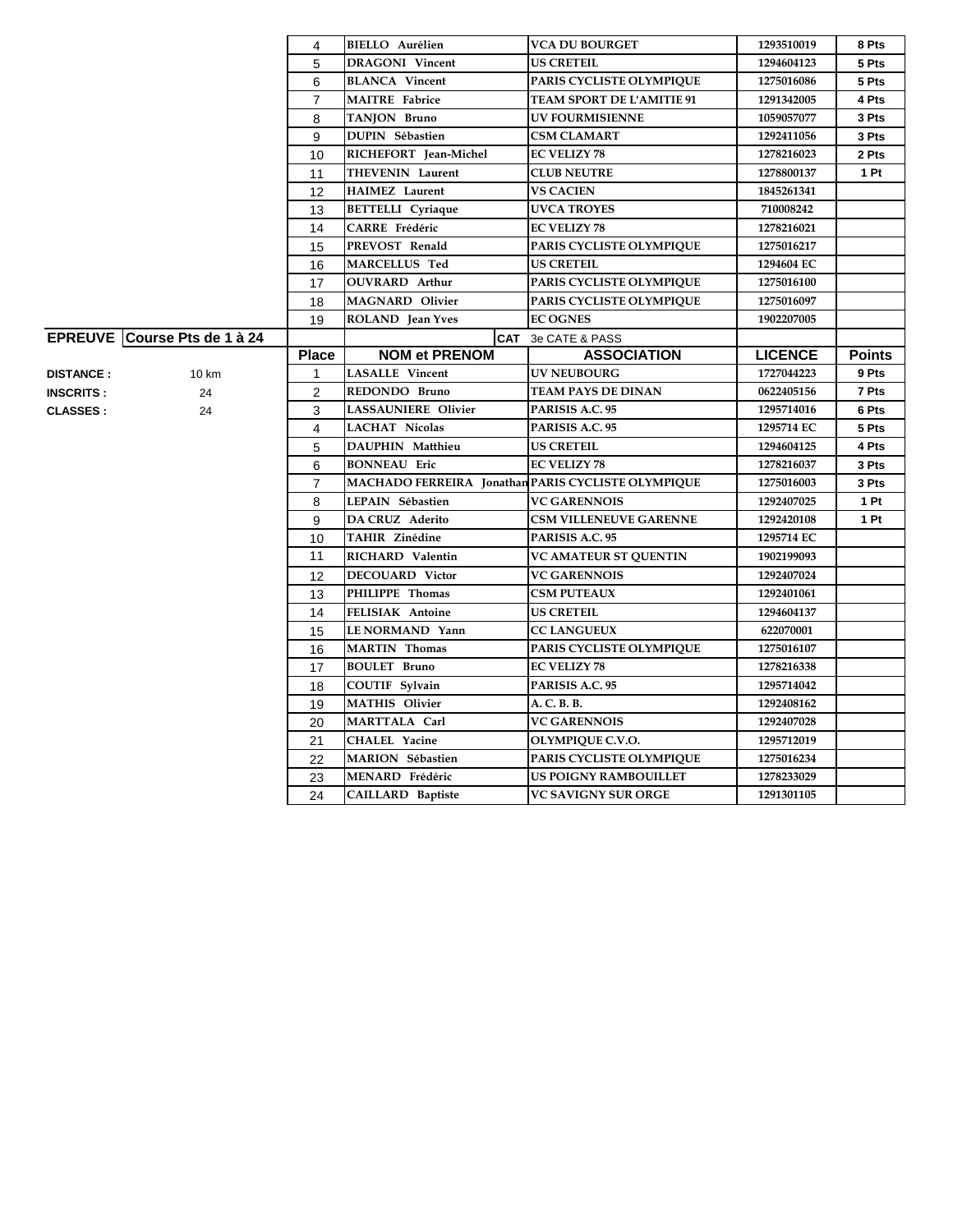## **EPREUVE OMNIUM**

| <b>EPREUVE OMNIUM</b> |          |                |                                                    | CAT 3e CATE & PASS               |                |               |
|-----------------------|----------|----------------|----------------------------------------------------|----------------------------------|----------------|---------------|
|                       |          | <b>Place</b>   | <b>NOM et PRENOM</b>                               | <b>ASSOCIATION</b>               | <b>LICENCE</b> | <b>Points</b> |
| <b>DISTANCE :</b>     | 7 km 500 | 1              | <b>LASALLE</b> Vincent                             | <b>UV NEUBOURG</b>               | 1727044223     | 2 Pts         |
| <b>INSCRITS :</b>     | 58       | $\overline{2}$ | REDONDO Bruno                                      | TEAM PAYS DE DINAN               | 0622405156     | 3 Pts         |
| <b>CLASSES :</b>      | 43       | 3              | <b>LASSAUNIERE Olivier</b>                         | PARISIS A.C. 95                  | 1295714016     | 5 Pts         |
|                       |          | 4              | <b>LACHAT Nicolas</b>                              | PARISIS A.C. 95                  | 1295714 EC     | 6 Pts         |
|                       |          | 5              | DAUPHIN Matthieu                                   | <b>US CRETEIL</b>                | 1294604125     | 8 Pts         |
|                       |          | 6              | <b>BONNEAU</b> Eric                                | <b>EC VELIZY 78</b>              | 1278216037     | 9 Pts         |
|                       |          | $\overline{7}$ | LEPAIN Sébastien                                   | <b>VC GARENNOIS</b>              | 1292407025     | 10 Pts        |
|                       |          | 8              | MACHADO FERREIRA Jonathan PARIS CYCLISTE OLYMPIQUE |                                  | 1275016003     | 11 Pts        |
|                       |          | 9              | <b>TAHIR Zinédine</b>                              | PARISIS A.C. 95                  | 1295714 EC     | 13 Pts        |
|                       |          | 10             | PHILIPPE Thomas                                    | <b>CSM PUTEAUX</b>               | 1292401061     | 14 Pts        |
|                       |          | 11             | RICHARD Valentin                                   | <b>VC AMATEUR ST QUENTIN</b>     | 1902199093     | 16 Pts        |
|                       |          | 12             | <b>DA CRUZ Aderito</b>                             | <b>CSM VILLENEUVE GARENNE</b>    | 1292420108     | 16 Pts        |
|                       |          | 13             | <b>DECOUARD Victor</b>                             | <b>VC GARENNOIS</b>              | 1292407024     | 17 Pts        |
|                       |          | 14             | LE NORMAND Yann                                    | <b>CC LANGUEUX</b>               | 622070001      | 19 Pts        |
|                       |          | 15             | <b>FELISIAK Antoine</b>                            | <b>US CRETEIL</b>                | 1294604137     | 20 Pts        |
|                       |          | 16             | <b>MARTIN</b> Thomas                               | PARIS CYCLISTE OLYMPIQUE         | 1275016107     | 21 Pts        |
|                       |          | 17             | <b>MATHIS Olivier</b>                              | A. C. B. B.                      | 1292408162     | 23 Pts        |
|                       |          | 18             | COUTIF Sylvain                                     | PARISIS A.C. 95                  | 1295714042     | 25 Pts        |
|                       |          | 19             | <b>BOULET Bruno</b>                                | <b>EC VELIZY 78</b>              | 1278216338     | 25 Pts        |
|                       |          | 20             | MARTTALA Carl                                      | <b>VC GARENNOIS</b>              | 1292407028     | 26 Pts        |
|                       |          | 21             | MARION Sébastien                                   | PARIS CYCLISTE OLYMPIQUE         | 1275016234     | 28 Pts        |
|                       |          | 22             | <b>CHALEL Yacine</b>                               | OLYMPIQUE C.V.O.                 | 1295712019     | 28 Pts        |
|                       |          | 23             | <b>CAILLARD Baptiste</b>                           | <b>VC SAVIGNY SUR ORGE</b>       | 1291301105     | 32 Pts        |
|                       |          | 24             | MENARD Frédéric                                    | US POIGNY RAMBOUILLET            | 1278233029     | 32 Pts        |
|                       |          | 25             | PEUVRIER Olivier                                   | <b>EC VELIZY 78</b>              | 1278216015     | 36 Pts        |
|                       |          | 26             | LAUR Christophe                                    | <b>VC ETAMPES</b>                | 1291311181     | 37 Pts        |
|                       |          | 27             | <b>FORLER Thierry</b>                              | <b>AV THIAIS</b>                 | 1294627042     | 37 Pts        |
|                       |          | 28             | <b>BIELLO</b> Aurélien                             | <b>VCA DU BOURGET</b>            | 1293510019     | 41 Pts        |
|                       |          | 29             | <b>MAITRE</b> Fabrice                              | <b>TEAM SPORT DE L'AMITIE 91</b> | 1291342005     | 43 Pts        |
|                       |          | 30             | <b>BLANCA</b> Vincent                              | PARIS CYCLISTE OLYMPIQUE         | 1275016086     | 43 Pts        |
|                       |          | 31             | <b>DRAGONI</b> Vincent                             | US CRETEIL                       | 1294604123     | 45 Pts        |
|                       |          | 32             | HAIMEZ Laurent                                     | A. C. B. B.                      | 1292408162     | 46 Pts        |
|                       |          | 33             | TANJON Bruno                                       | <b>UV FOURMISIENNE</b>           | 1059057077     | 46 Pts        |
|                       |          | 34             | <b>THEVENIN Laurent</b>                            | <b>CLUB NEUTRE</b>               | 1278800137     | 47 Pts        |
|                       |          | 35             | RICHEFORT Jean-Michel                              | <b>EC VELIZY 78</b>              | 1278216023     | 48 Pts        |
|                       |          | 36             | <b>DUPIN Sébastien</b>                             | <b>CSM CLAMART</b>               | 1292411056     | 48 Pts        |
|                       |          | 37             | CARRE Frédéric                                     | <b>EC VELIZY 78</b>              | 1278216021     | 49 Pts        |
|                       |          | 38             | <b>BETTELLI</b> Cyriaque                           | UVCA TROYES                      | 710008242      | 51 Pts        |
|                       |          | 39             | MARCELLUS Ted                                      | A. C. B. B.                      | 1292408162     | 52 Pts        |
|                       |          | 40             | PREVOST Renald                                     | PARIS CYCLISTE OLYMPIQUE         | 1275016217     | 54 Pts        |
|                       |          | 41             | <b>OUVRARD</b> Arthur                              | PARIS CYCLISTE OLYMPIQUE         | 1275016100     | 56 Pts        |
|                       |          | 42             | MAGNARD Olivier                                    | PARIS CYCLISTE OLYMPIQUE         | 1275016097     | 59 Pts        |
|                       |          | 43             | ROLAND Jean Yves                                   | <b>EC OGNES</b>                  | 1902207005     | 60 Pts        |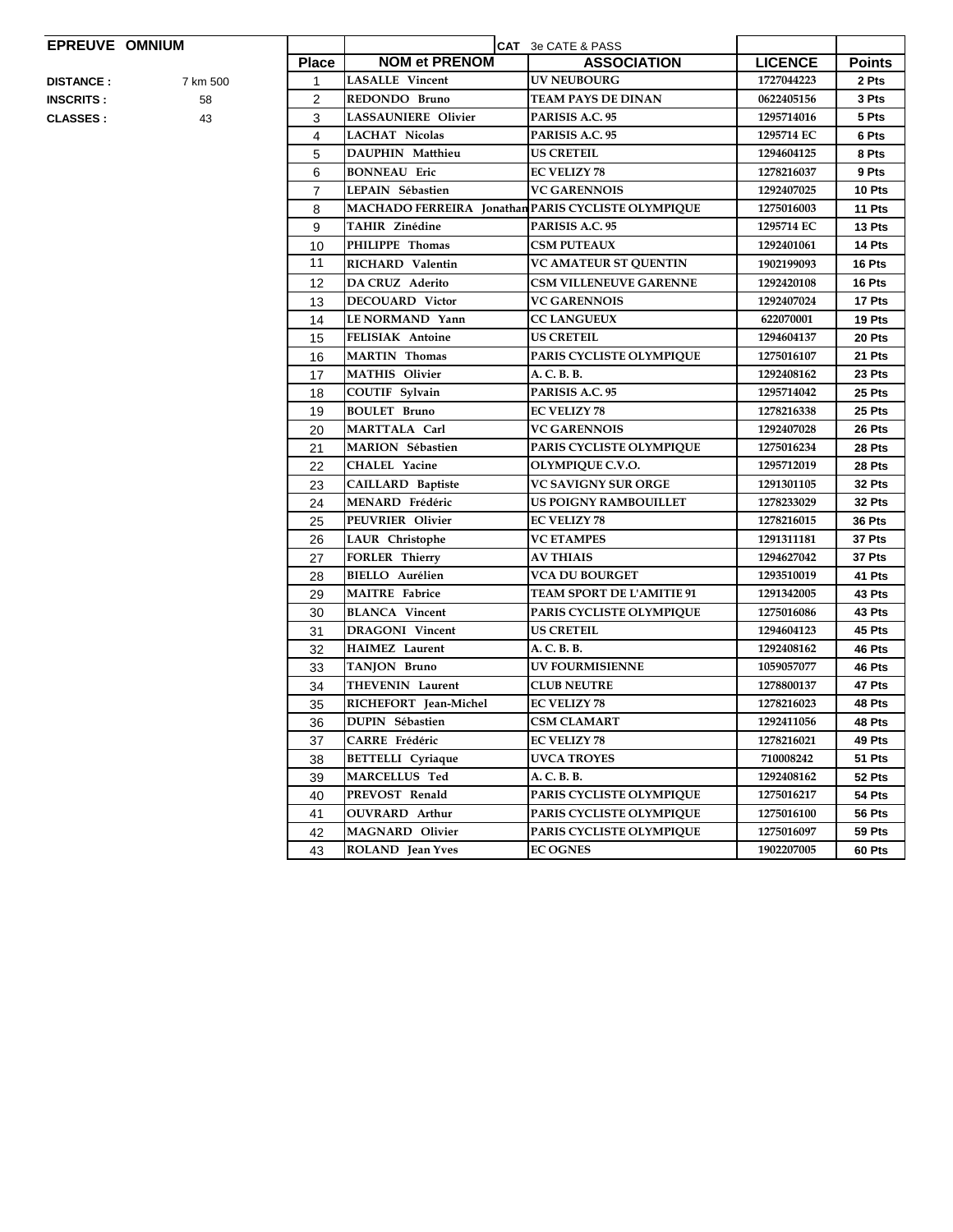|                  | <b>EPREUVE SCRATCH PAIRS</b>   |                |                            | CAT 1e 2e Caté & Juniors          |                |              |
|------------------|--------------------------------|----------------|----------------------------|-----------------------------------|----------------|--------------|
|                  |                                | <b>Place</b>   | <b>NOM et PRENOM</b>       | <b>ASSOCIATION</b>                | <b>LICENCE</b> | <b>TEMPS</b> |
| <b>DISTANCE:</b> | 7 km 500                       | 1              | RIEBEL Mathieu             | EC MONTGERON VIGNEUX              | 1291307112     |              |
| <b>INSCRITS:</b> | 28                             | $\overline{c}$ | <b>NOEL Aurélien</b>       | PARISIS A.C. 95                   | 1295714246     |              |
| <b>CLASSES:</b>  | 23                             | 3              | <b>VERRIER</b> Joseph      | PARIS CYCLISTE OLYMPIQUE          | 1275016118     |              |
|                  |                                | $\overline{4}$ | <b>MARTINS</b> Vincent     | <b>US CRETEIL</b>                 | 1294604 EC     |              |
|                  |                                | 5              | PILLEUL Lucas              | <b>UV NEUBOURG</b>                | 1727044027     |              |
|                  |                                | 6              | <b>GAUDILLAT Antoine</b>   | <b>AS CORBEIL ESSONNES</b>        | 1291302209     |              |
|                  |                                | $\overline{7}$ | JAVELLY Luis               | <b>US CRETEIL</b>                 | 1294604088     |              |
|                  |                                | 8              | <b>BARE</b> Anthony        | <b>VCA DU BOURGET</b>             | 1293510 EC     |              |
|                  |                                | 9              | <b>AUBERNON Erwann</b>     | <b>US CRETEIL</b>                 | 1294604112     |              |
|                  |                                | 10             | NICOLAS Théo               | <b>ARGENTEUIL VAL DE SEINE 95</b> | 1295708084     |              |
|                  |                                | 11             | <b>HATTIER Bruno</b>       | PARIS CYCLISTE OLYMPIQUE          | 1275016168     |              |
|                  |                                | 12             | <b>DUMAS</b> Jean Baptiste | <b>CM AUBERVILLIERS 93</b>        | 1293505117     |              |
|                  |                                | 13             | MONTANA Sylvain            | <b>CM AUBERVILLIERS 93</b>        | 1293505110     |              |
|                  |                                | 14             | <b>VIENNE Maxime</b>       | <b>ARGENTEUIL VAL DE SEINE 95</b> | 1295708349     |              |
|                  |                                | 15             | <b>SANZ</b> Eric           | <b>US CRETEIL</b>                 | 1294604 EC     |              |
|                  |                                | 16             | <b>FESNIERES</b> Maxime    | <b>GUIDON CHALETTOIS</b>          | 1845083471     |              |
|                  |                                | 17             | <b>MERLETTI Alexandre</b>  | <b>UC WATTIGNIES</b>              | 1059149034     |              |
|                  |                                | 18             | <b>COOLSAET Quentin</b>    | PARISIS A.C. 95                   | 1295714387     |              |
|                  |                                | 19             | <b>LABROUVE</b> Alexandre  | <b>US METRO TRANSPORTS</b>        | 1275024004     |              |
|                  |                                | 20             | HERVE Raphaël              | <b>CSM CLAMART</b>                | 1292411113     |              |
|                  |                                | 21             | <b>MEXMES</b> Yanis        | PARIS CYCLISTE OLYMPIQUE          | 1275016005     |              |
|                  |                                | 22             | <b>LANDERNEAU Melvin</b>   | <b>TEAM 94 VILLENEUVOISE</b>      | 1294601066     |              |
|                  |                                | 23             | <b>BACHELOT</b> Yann       | <b>ROUE D'OR CONFLANAISE</b>      | 1278210013     |              |
|                  |                                |                |                            |                                   |                |              |
|                  | <b>EPREUVE SCRATCH IMPAIRS</b> |                |                            | CAT 1e 2e Caté & Juniors          |                |              |
|                  |                                | <b>Place</b>   | <b>NOM et PRENOM</b>       | <b>ASSOCIATION</b>                | <b>LICENCE</b> | <b>TEMPS</b> |
| <b>DISTANCE:</b> | 7 km 500                       | $\mathbf{1}$   | DO REGO Fabio              | <b>AS CORBEIL ESSONNES</b>        | 1291302036     |              |
| <b>INSCRITS:</b> | 27                             | 2              | <b>BRASSEUR Guillaume</b>  | <b>VS CHARTRAIN</b>               | 1828026030     |              |
| <b>CLASSES:</b>  | 24                             | 3              | <b>BESSON</b> Antoine      | <b>SABLE SARTHE CYCLISME PDL</b>  | 0372184050     |              |
|                  |                                | $\overline{4}$ | <b>MAITRE Cyril</b>        | <b>TEAM PELTRAX - CSD</b>         | 1277115044     |              |
|                  |                                | 5              | <b>BRASSEUR Julien</b>     | <b>GUIDON CHALETTOIS</b>          | 1845083473     |              |
|                  |                                | 6              | <b>KERGARAVAT Samuel</b>   | <b>VC ROUEN 76</b>                | 1776016094     |              |
|                  |                                | $\overline{7}$ | MILLASSEAU Guillaume       | <b>ARGENTEUIL VAL DE SEINE 95</b> | 1295708085     |              |
|                  |                                | 8              | VIGIER Sébastien           | <b>EC MONTGERON VIGNEUX</b>       | 1291307049     |              |
|                  |                                | 9              | <b>LESAGE Pierre</b>       | <b>BREST IROISE CYCL.2000</b>     | 629216001      |              |
|                  |                                | 10             | <b>COPPONI Thomas</b>      | VC SAINT ANTOINE/GAVOTTE          | 2113164267     |              |
|                  |                                | 11             | VAN HOLLEBEKE Bastien      | <b>UV NEUBOURG</b>                | 1727044079     |              |
|                  |                                | 12             | DO REGO PEREIRA Miguel     | <b>TEAM 94 VILLENEUVOISE</b>      | 1294601071     |              |
|                  |                                | 13             | LABREGERE Aurélien         | <b>CM AUBERVILLIERS 93</b>        | 1293505143     |              |
|                  |                                | 14             | NOIRET CALZOLA Léonard     | <b>ARGENTEUIL VAL DE SEINE 95</b> | 1295708061     |              |
|                  |                                | 15             | <b>DURUY</b> Olivier       | <b>ARGENTEUIL VAL DE SEINE 95</b> | 1295708110     |              |
|                  |                                | 16             | <b>JULIEN</b> Bastien      | <b>EC OGNES</b>                   | 1902207013     |              |
|                  |                                | 17             | DERNE Florian              | <b>VELO GRIFFON MEYZIEU</b>       | 2469046119     |              |
|                  |                                | 18             | FREBY Thibault             | <b>CSM CLAMART</b>                | 1292411292     |              |
|                  |                                | 19             | ANASSE Rémi                | <b>EC MONTGERON VIGNEUX</b>       | 1291307072     |              |
|                  |                                | 20             | GIL Benjamin               | <b>BOURGES ESPOIR CYCLISTE 18</b> | 1818330135     |              |
|                  |                                | 21             | WOLFERSBERGER Axel         | <b>VC AMATEUR ST QUENTIN</b>      | 1902199124     |              |
|                  |                                | 22             | RAMBOZ Mickaël             | <b>ARGENTEUIL VAL DE SEINE 95</b> | 1295708099     |              |
|                  |                                | 23             | <b>BONNIN</b> Benoît       | PARISIS A.C. 95                   | 1295714034     |              |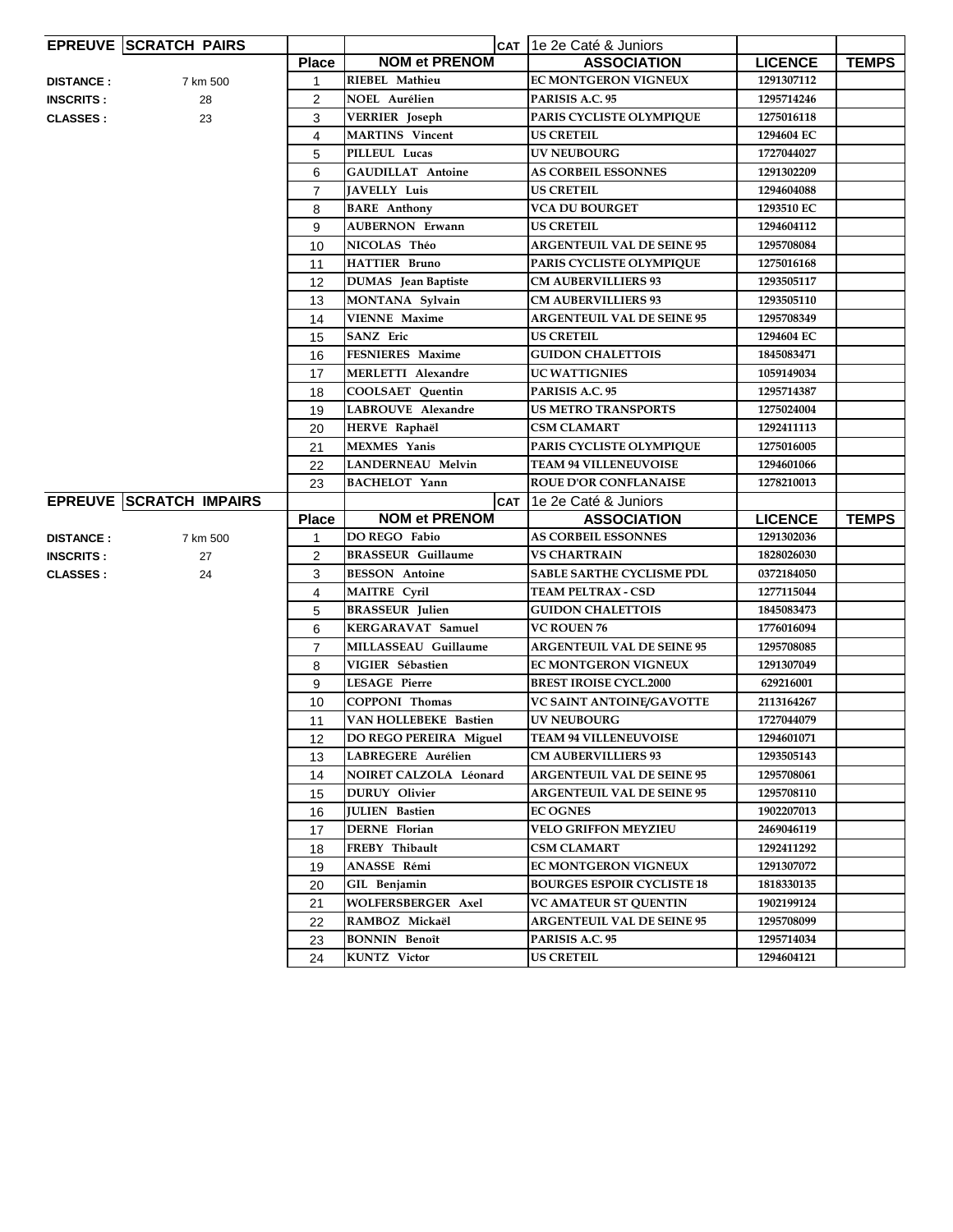|                  | <b>EPREUVE Course Pts de 25 à 48</b> |                |                            | CAT 1e 2e Caté & Juniors          |                |               |
|------------------|--------------------------------------|----------------|----------------------------|-----------------------------------|----------------|---------------|
|                  |                                      | <b>Place</b>   | <b>NOM et PRENOM</b>       | <b>ASSOCIATION</b>                | <b>LICENCE</b> | <b>Points</b> |
| <b>DISTANCE:</b> | 10 km                                | 1              | <b>COOLSAET Ouentin</b>    | PARISIS A.C. 95                   | 1295714387     | 27 Pts        |
| <b>INSCRITS:</b> | 30                                   | 2              | NOIRET CALZOLA Léonard     | <b>ARGENTEUIL VAL DE SEINE 95</b> | 1295708061     | 27 Pts        |
| <b>CLASSES:</b>  | 20                                   | 3              | LABREGERE Aurélien         | <b>CM AUBERVILLIERS 93</b>        | 1293505143     | 25 Pts        |
|                  |                                      | 4              | FREBY Thibault             | <b>CSM CLAMART</b>                | 1292411292     | 25 Pts        |
|                  |                                      | 5              | ANASSE Rémi                | <b>EC MONTGERON VIGNEUX</b>       | 1291307072     | 22 Pts        |
|                  |                                      | 6              | HERVE Raphaël              | <b>CSM CLAMART</b>                | 1292411113     | 20 Pts        |
|                  |                                      | $\overline{7}$ | <b>DURUY</b> Olivier       | <b>ARGENTEUIL VAL DE SEINE 95</b> | 1295708110     | 10 Pts        |
|                  |                                      | 8              | <b>FESNIERES Maxime</b>    | <b>GUIDON CHALETTOIS</b>          | 1845083471     | 6 Pts         |
|                  |                                      | 9              | DERNE Florian              | <b>VELO GRIFFON MEYZIEU</b>       | 2469046119     | 1 Pt          |
|                  |                                      | 10             | SANZ Eric                  | <b>US CRETEIL</b>                 | 1294604 EC     | 1 Pt          |
|                  |                                      | 11             | <b>MERLETTI Alexandre</b>  | UC WATTIGNIES                     | 1059149034     |               |
|                  |                                      | 12             | <b>JULIEN</b> Bastien      | <b>EC OGNES</b>                   | 1902207013     |               |
|                  |                                      | 13             | RAMBOZ Mickaël             | <b>ARGENTEUIL VAL DE SEINE 95</b> | 1295708099     |               |
|                  |                                      | 14             | <b>MEXMES</b> Yanis        | PARIS CYCLISTE OLYMPIQUE          | 1275016005     |               |
|                  |                                      | 15             | LABROUVE Alexandre         | <b>US METRO TRANSPORTS</b>        | 1275024004     |               |
|                  |                                      | 16             | <b>VIENNE Maxime</b>       | <b>ARGENTEUIL VAL DE SEINE 95</b> | 1295708349     |               |
|                  |                                      | 17             | <b>BONNIN Benoît</b>       | PARISIS A.C. 95                   | 1295714034     |               |
|                  |                                      | 18             | <b>BACHELOT</b> Yann       | <b>ROUE D'OR CONFLANAISE</b>      | 1278210013     |               |
|                  |                                      | 19             | WOLFERSBERGER Axel         | <b>VC AMATEUR ST QUENTIN</b>      | 1902199124     |               |
|                  |                                      | 20             | <b>KUNTZ</b> Victor        | <b>US CRETEIL</b>                 | 1294604121     | Abandon       |
|                  | EPREUVE Course Pts de 1 à 24         |                | <b>CAT</b>                 | 1e 2e Caté & Juniors              |                |               |
|                  |                                      | <b>Place</b>   | <b>NOM et PRENOM</b>       | <b>ASSOCIATION</b>                | <b>LICENCE</b> | <b>Points</b> |
| <b>DISTANCE:</b> | 10 km                                | 1              | RIEBEL Mathieu             | <b>EC MONTGERON VIGNEUX</b>       | 1291307112     | 7 Pts         |
| <b>INSCRITS:</b> | 25                                   | 2              | DO REGO Fabio              | <b>AS CORBEIL ESSONNES</b>        | 1291302036     | 6 Pts         |
| <b>CLASSES:</b>  | 25                                   | 3              | <b>MAITRE Cyril</b>        | TEAM PELTRAX - CSD                | 1277115044     | 5 Pts         |
|                  |                                      | $\overline{4}$ | <b>BESSON</b> Antoine      | <b>SABLE SARTHE CYCLISME PDL</b>  | 0372184050     | 5 Pts         |
|                  |                                      | 5              | VIGIER Sébastien           | EC MONTGERON VIGNEUX              | 1291307049     | 5 Pts         |
|                  |                                      | 6              | MILLASSEAU Guillaume       | <b>ARGENTEUIL VAL DE SEINE 95</b> | 1295708085     | 4 Pts         |
|                  |                                      | $\overline{7}$ | <b>BRASSEUR</b> Julien     | <b>GUIDON CHALETTOIS</b>          | 1845083473     | 3 Pts         |
|                  |                                      | 8              | DO REGO PEREIRA Miguel     | <b>TEAM 94 VILLENEUVOISE</b>      | 1294601071     | 3 Pts         |
|                  |                                      | 9              | <b>BARE</b> Anthony        | VCA DU BOURGET                    | 1293510 EC     | 2 Pts         |
|                  |                                      | 10             | <b>VERRIER</b> Joseph      | PARIS CYCLISTE OLYMPIQUE          | 1275016118     | 2 Pts         |
|                  |                                      | 11             | <b>JAVELLY Luis</b>        | <b>US CRETEIL</b>                 | 1294604088     | 1 Pt          |
|                  |                                      | $12 \,$        | COPPONI Thomas             | VC SAINT ANTOINE/GAVOTTE          | 2113164267     | 1 Pt          |
|                  |                                      | 13             | <b>DUMAS</b> Jean Baptiste | <b>CM AUBERVILLIERS 93</b>        | 1293505117     |               |
|                  |                                      | 14             | NICOLAS Théo               | <b>ARGENTEUIL VAL DE SEINE 95</b> | 1295708084     |               |
|                  |                                      | 15             | NOEL Aurélien              | PARISIS A.C. 95                   | 1295714246     |               |
|                  |                                      | 16             | KERGARAVAT Samuel          | <b>VC ROUEN 76</b>                | 1776016094     |               |
|                  |                                      | 17             | <b>LESAGE Pierre</b>       | <b>BREST IROISE CYCL.2000</b>     | 629216001      |               |
|                  |                                      | 18             | <b>HATTIER Bruno</b>       | PARIS CYCLISTE OLYMPIQUE          | 1275016168     |               |
|                  |                                      | 19             | <b>MARTINS</b> Vincent     | <b>US CRETEIL</b>                 | 1294604 EC     |               |
|                  |                                      | 20             | PILLEUL Lucas              | <b>UV NEUBOURG</b>                | 1727044027     |               |
|                  |                                      | 21             | MONTANA Sylvain            | <b>CM AUBERVILLIERS 93</b>        | 1293505110     |               |
|                  |                                      | 22             | <b>BRASSEUR Guillaume</b>  | <b>VS CHARTRAIN</b>               | 1828026030     |               |
|                  |                                      | 23             | <b>AUBERNON Erwann</b>     | <b>US CRETEIL</b>                 | 1294604112     |               |
|                  |                                      | 24             | VAN HOLLEBEKE Bastien      | <b>UV NEUBOURG</b>                | 1727044079     |               |
|                  |                                      | 25             | <b>GAUDILLAT Antoine</b>   | <b>AS CORBEIL ESSONNES</b>        | 1291302209     |               |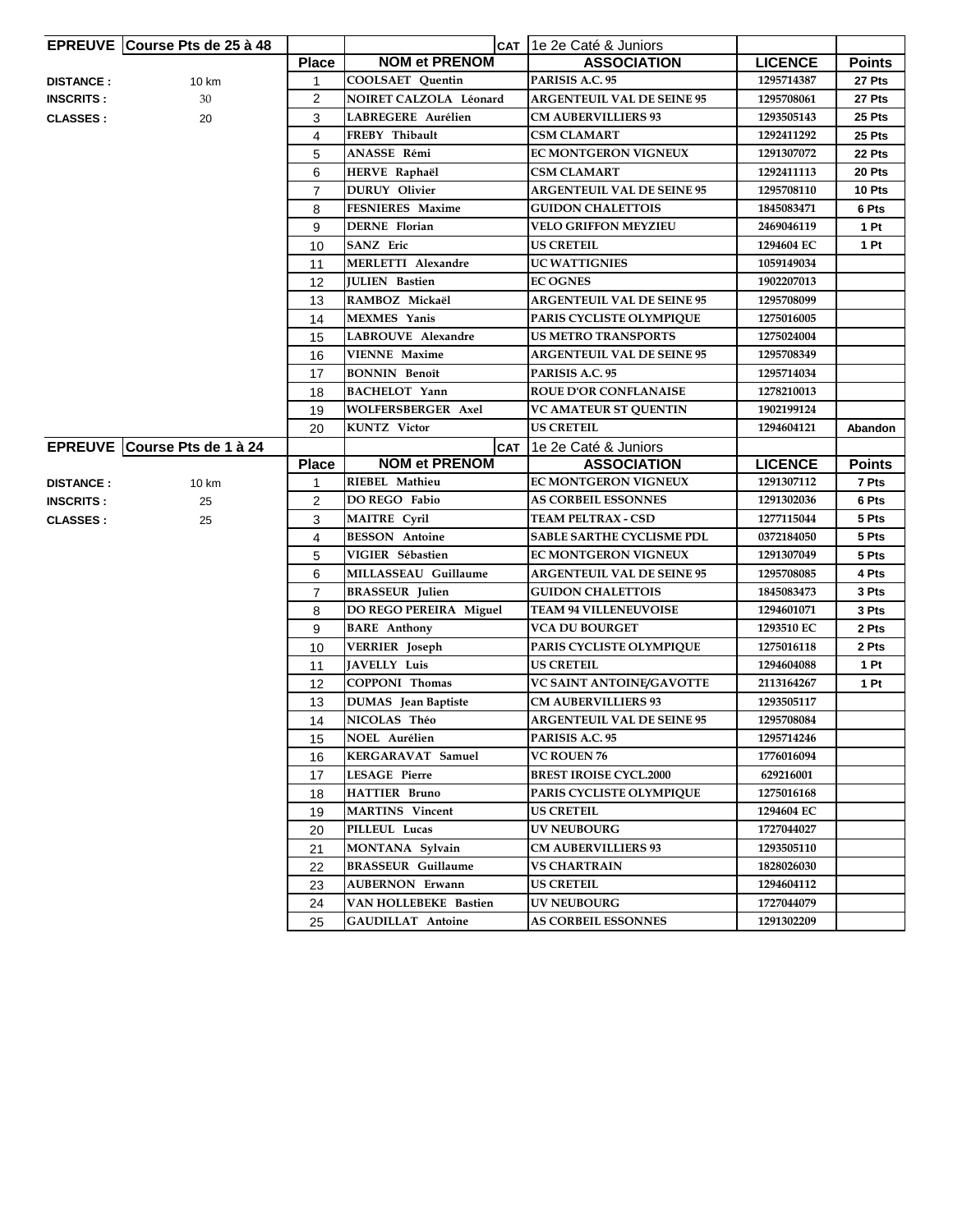## **EPREUVE OMNIUM**

| EPREUVE OMNIUM    |      |                |                           | CAT 1e 2e Caté & Juniors          |                |               |
|-------------------|------|----------------|---------------------------|-----------------------------------|----------------|---------------|
|                   |      | <b>Place</b>   | <b>NOM et PRENOM</b>      | <b>ASSOCIATION</b>                | <b>LICENCE</b> | <b>Points</b> |
| <b>DISTANCE:</b>  | 5 km | 1              | RIEBEL Mathieu            | EC MONTGERON VIGNEUX              | 1291307112     | 2 Pts         |
| <b>INSCRITS :</b> | 54   | 2              | DO REGO Fabio             | <b>AS CORBEIL ESSONNES</b>        | 1291302036     | 3 Pts         |
| <b>CLASSES :</b>  | 44   | 3              | <b>MAITRE Cyril</b>       | <b>TEAM PELTRAX - CSD</b>         | 1277115044     | 7 Pts         |
|                   |      | 4              | <b>BESSON</b> Antoine     | <b>SABLE SARTHE CYCLISME PDL</b>  | 0372184050     | 7 Pts         |
|                   |      | 5              | <b>BRASSEUR Julien</b>    | <b>GUIDON CHALETTOIS</b>          | 1845083473     | 12 Pts        |
|                   |      | 6              | <b>VERRIER</b> Joseph     | PARIS CYCLISTE OLYMPIQUE          | 1275016118     | 13 Pts        |
|                   |      | $\overline{7}$ | VIGIER Sébastien          | EC MONTGERON VIGNEUX              | 1291307049     | 13 Pts        |
|                   |      | 8              | MILLASSEAU Guillaume      | <b>ARGENTEUIL VAL DE SEINE 95</b> | 1295708085     | 13 Pts        |
|                   |      | 9              | <b>NOEL Aurélien</b>      | PARISIS A.C. 95                   | 1295714246     | 17 Pts        |
|                   |      | 10             | <b>BARE</b> Anthony       | <b>VCA DU BOURGET</b>             | 1293510 EC     | 17 Pts        |
|                   |      | 11             | JAVELLY Luis              | <b>US CRETEIL</b>                 | 1294604088     | 18 Pts        |
|                   |      | 12             | DO REGO PEREIRA Miguel    | <b>TEAM 94 VILLENEUVOISE</b>      | 1294601071     | 20 Pts        |
|                   |      | 13             | KERGARAVAT Samuel         | <b>VC ROUEN 76</b>                | 1776016094     | 22 Pts        |
|                   |      | 14             | <b>COPPONI Thomas</b>     | VC SAINT ANTOINE/GAVOTTE          | 2113164267     | 22 Pts        |
|                   |      | 15             | <b>MARTINS</b> Vincent    | <b>US CRETEIL</b>                 | 1294604 EC     | 23 Pts        |
|                   |      | 16             | <b>BRASSEUR Guillaume</b> | <b>VS CHARTRAIN</b>               | 1828026030     | 24 Pts        |
|                   |      | 17             | NICOLAS Théo              | <b>ARGENTEUIL VAL DE SEINE 95</b> | 1295708084     | 24 Pts        |
|                   |      | 18             | PILLEUL Lucas             | <b>UV NEUBOURG</b>                | 1727044027     | 25 Pts        |
|                   |      | 19             | DUMAS Jean Baptiste       | <b>CM AUBERVILLIERS 93</b>        | 1293505117     | 25 Pts        |
|                   |      | 20             | <b>LESAGE Pierre</b>      | <b>BREST IROISE CYCL.2000</b>     | 629216001      | 26 Pts        |
|                   |      | 21             | <b>HATTIER Bruno</b>      | PARIS CYCLISTE OLYMPIQUE          | 1275016168     | 29 Pts        |
|                   |      | 22             | <b>GAUDILLAT</b> Antoine  | <b>AS CORBEIL ESSONNES</b>        | 1291302209     | 31 pts        |
|                   |      | 23             | <b>AUBERNON Erwann</b>    | <b>US CRETEIL</b>                 | 1294604112     | 32 Pts        |
|                   |      | 24             | MONTANA Sylvain           | <b>CM AUBERVILLIERS 93</b>        | 1293505110     | 34 Pts        |
|                   |      | 25             | VAN HOLLEBEKE Bastien     | <b>UV NEUBOURG</b>                | 1727044079     | 35 Pts        |
|                   |      | 26             | LABREGERE Aurélien        | <b>CM AUBERVILLIERS 93</b>        | 1293505143     | 41 Pts        |
|                   |      | 27             | NOIRET CALZOLA Léonard    | <b>ARGENTEUIL VAL DE SEINE 95</b> | 1295708061     | 41 Pts        |
|                   |      | 28             | <b>COOLSAET</b> Quentin   | PARISIS A.C. 95                   | 1295714387     | 44 Pts        |
|                   |      | 29             | <b>DURUY</b> Olivier      | <b>ARGENTEUIL VAL DE SEINE 95</b> | 1295708110     | 47 Pts        |
|                   |      | 30             | FREBY Thibault            | <b>CSM CLAMART</b>                | 1292411292     | 47 Pts        |
|                   |      | 31             | FESNIERES Maxime          | <b>GUIDON CHALETTOIS</b>          | 1845083471     | 49 Pts        |
|                   |      | 32             | ANASSE Rémi               | <b>EC MONTGERON VIGNEUX</b>       | 1291307072     | 49 Pts        |
|                   |      | 33             | <b>SANZ</b> Eric          | <b>US CRETEIL</b>                 | 1294604 EC     | 50 Pts        |
|                   |      | 34             | <b>DERNE</b> Florian      | <b>VELO GRIFFON MEYZIEU</b>       | 2469046119     | 51 Pts        |
|                   |      | 35             | HERVE Raphaël             | <b>CSM CLAMART</b>                | 1292411113     | 51 Pts        |
|                   |      | 36             | <b>JULIEN</b> Bastien     | <b>EC OGNES</b>                   | 1902207013     | 53 Pts        |
|                   |      | 37             | <b>MERLETTI Alexandre</b> | <b>UC WATTIGNIES</b>              | 1059149034     | 53 Pts        |
|                   |      | 38             | <b>VIENNE Maxime</b>      | <b>ARGENTEUIL VAL DE SEINE 95</b> | 1295708349     | <b>55 Pts</b> |
|                   |      | 39             | LABROUVE Alexandre        | <b>US METRO TRANSPORTS</b>        | 1275024004     | 59 Pts        |
|                   |      | 40             | <b>MEXMES</b> Yanis       | PARIS CYCLISTE OLYMPIQUE          | 1275016005     | 60 Pts        |
|                   |      | 41             | RAMBOZ Mickaël            | <b>ARGENTEUIL VAL DE SEINE 95</b> | 1295708099     | 60 Pts        |
|                   |      | 42             | WOLFERSBERGER Axel        | <b>VC AMATEUR ST QUENTIN</b>      | 1902199124     | 65 Pts        |
|                   |      | 43             | <b>BONNIN Benoît</b>      | PARISIS A.C. 95                   | 1295714034     | 65 Pts        |
|                   |      | 44             | <b>BACHELOT</b> Yann      | <b>ROUE D'OR CONFLANAISE</b>      | 1278210013     | 66 Pts        |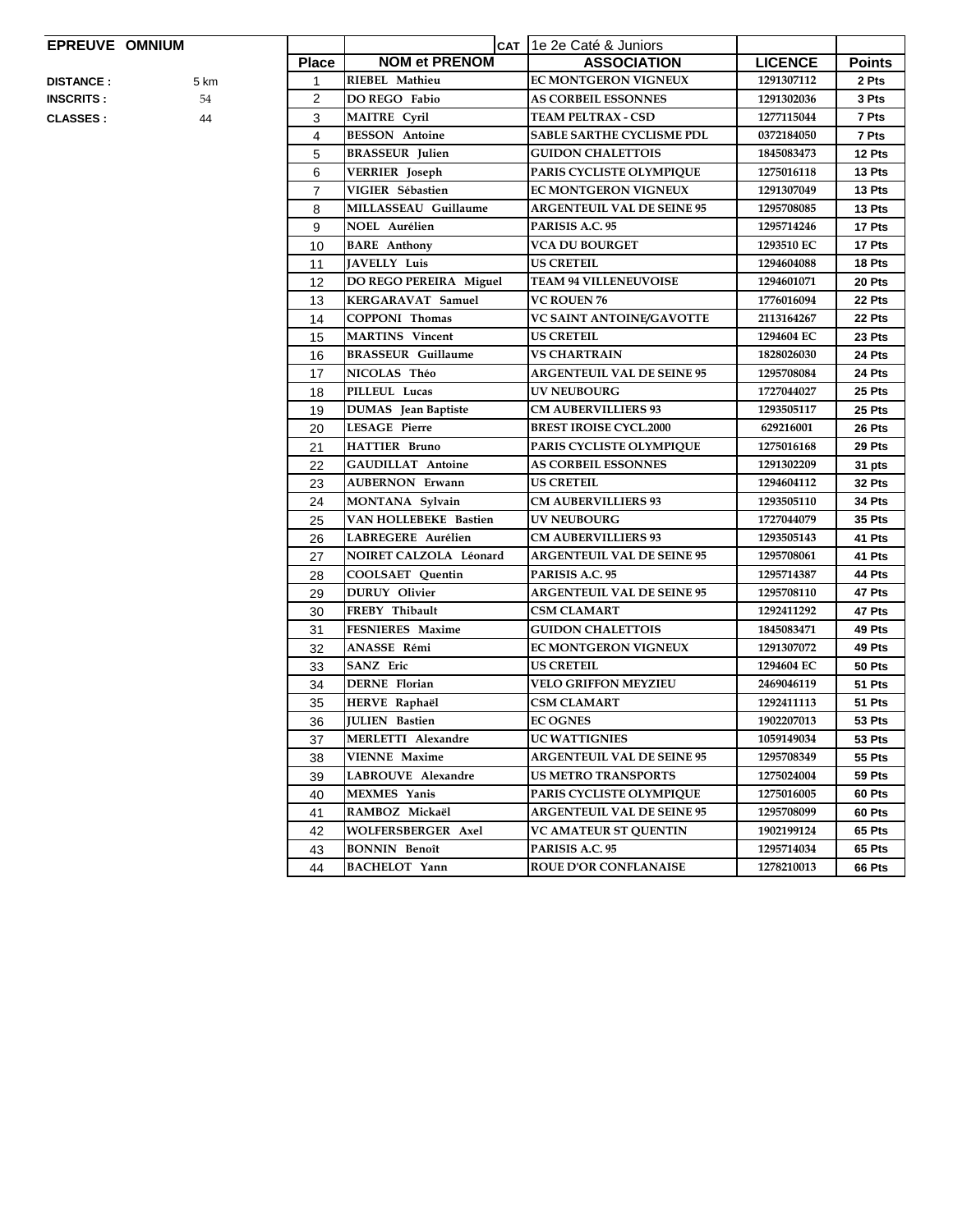## **EPREUVE AMERICAINE**

| <b>DISTANCE:</b> | 25 |
|------------------|----|
| <b>INSCRITS:</b> | З  |
| CLASSES ·        | э  |

| EPREUVE AMERICAINE         |                |                              | <b>CAT SENIORS JUNIORS</b>        |                |                 |
|----------------------------|----------------|------------------------------|-----------------------------------|----------------|-----------------|
|                            | <b>Place</b>   | <b>NOM et PRENOM</b>         | <b>ASSOCIATION</b>                | <b>LICENCE</b> | <b>Points</b>   |
| 25 km<br><b>DISTANCE :</b> | $\mathbf{1}$   | RIEBEL Mathieu               | EC MONTGERON VIGNEUX              | 1291307112     | 18 Pts          |
| 34<br><b>INSCRITS :</b>    |                | <b>MILLASSEAU Guillaume</b>  | <b>ARGENTEUIL VAL DE SEINE 95</b> | 1295708085     |                 |
| 32<br><b>CLASSES :</b>     | $\overline{2}$ | DO REGO Fabio                | <b>AS CORBEIL ESSONNES</b>        | 1291302036     | 10 Pts          |
|                            |                | <b>VERRIER</b> Joseph        | PARIS CYCLISTE OLYMPIOUE          | 1275016118     |                 |
|                            | 3              | NOIRET CALZOLA Léonard       | <b>ARGENTEUIL VAL DE SEINE 95</b> | 1295708061     | 7 Pts           |
|                            |                | NICOLAS Théo                 | <b>ARGENTEUIL VAL DE SEINE 95</b> | 1295708084     |                 |
|                            | $\overline{4}$ | <b>GAUDILLAT</b> Antoine     | <b>AS CORBEIL ESSONNES</b>        | 1291302209     | 6 Pts           |
|                            |                | <b>BRASSEUR Guillaume</b>    | <b>VS CHARTRAIN</b>               | 1828026030     |                 |
|                            | 5              | <b>BRASSEUR</b> Julien       | <b>GUIDON CHALETTOIS</b>          | 1845083473     | 5 Pts           |
|                            |                | <b>FESNIERES Maxime</b>      | <b>GUIDON CHALETTOIS</b>          | 1845083471     |                 |
|                            | 6              | <b>MAITRE Cyril</b>          | <b>TEAM PELTRAX - CSD</b>         | 1277115044     | 1P <sub>t</sub> |
|                            |                | <b>DRAGONI</b> Vincent       | <b>US CRETEIL</b>                 | 1294604123     |                 |
|                            | $\overline{7}$ | VIGIER Sébastien             | <b>EC MONTGERON VIGNEUX</b>       | 1291307049     |                 |
|                            |                | <b>LANDERNEAU Melvin</b>     | TEAM 94 VILLENEUVOISE             | 1294601066     |                 |
|                            | 8              | <b>BESSON</b> Antoine        | <b>SABLE SARTHE CYCLISME PDL</b>  | 0372184050     |                 |
|                            |                | <b>LASALLE</b> Vincent       | <b>UV NEUBOURG</b>                | 1727044223     |                 |
|                            | 9              | LABREGERE Aurélien           | <b>CM AUBERVILLIERS 93</b>        | 1293505143     |                 |
|                            |                | DO REGO PEREIRA Miguel       | <b>TEAM 94 VILLENEUVOISE</b>      | 1294601071     |                 |
|                            | 10             | <b>MARTINS</b> Vincent       | <b>US CRETEIL</b>                 | 1294604 EC     |                 |
|                            |                | DA CRUZ Aderito              | <b>CSM VILLENEUVE GARENNE</b>     | 1292420108     |                 |
|                            | 11             | <b>COPPONI Thomas</b>        | VC SAINT ANTOINE/GAVOTTE          | 2113164267     | <b>Abandon</b>  |
|                            |                | GIL Benjamin                 | <b>BOURGES ESPOIR CYCLISTE 18</b> | 1818330135     |                 |
|                            | 12             | <b>MERLETTI Alexandre</b>    | <b>UC WATTIGNIES</b>              | 1059149034     | <b>Abandon</b>  |
|                            |                | <b>MARTIN</b> Thomas         | PARIS CYCLISTE OLYMPIQUE          | 1275016107     |                 |
|                            | 13             | COLLAS Sylvain               | <b>US POIGNY RAMBOUILLET</b>      | 1278233016     | <b>Abandon</b>  |
|                            |                | <b>DUPIN Sébastien</b>       | <b>CSM CLAMART</b>                | 1292411056     |                 |
|                            | 14             | PILLEUL Lucas                | <b>UV NEUBOURG</b>                | 1727044027     | Abandon         |
|                            |                | <b>VAN HOLLEBEKE Bastien</b> | <b>UV NEUBOURG</b>                | 1727044079     |                 |
|                            | 15             | <b>DECOUARD Victor</b>       | <b>VC GARENNOIS</b>               | 1292407024     | Abandon         |
|                            |                | LEPAIN Sébastien             | <b>VC GARENNOIS</b>               | 1292407025     |                 |
|                            | 16             | <b>DURUY</b> Olivier         | <b>ARGENTEUIL VAL DE SEINE 95</b> | 1295708110     | <b>Abandon</b>  |
|                            |                | LAUR Christophe              | <b>VC ETAMPES</b>                 | 1291311181     |                 |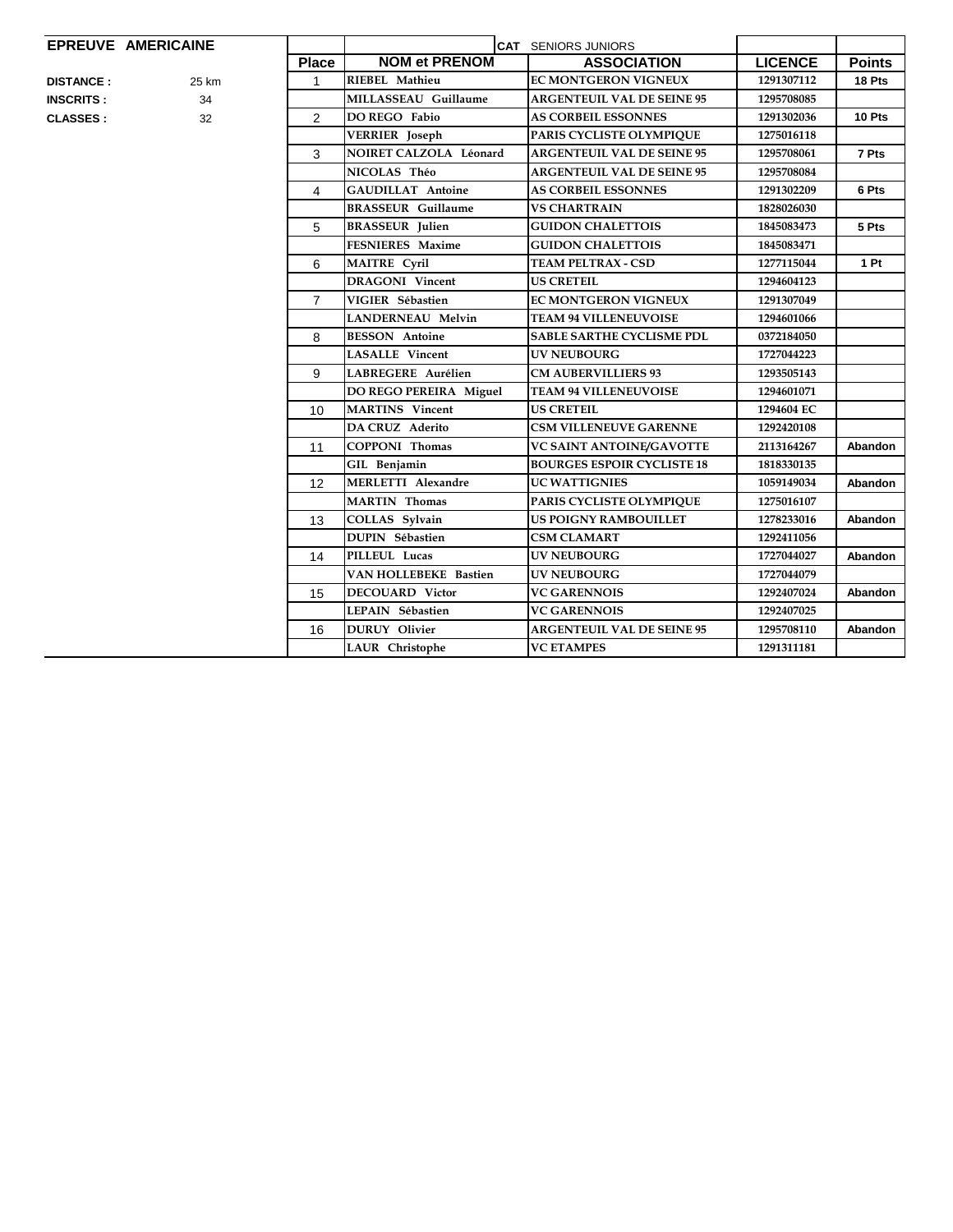|                       | <b>EPREUVE SCRATCH</b>           |                   |                            | <b>CAT MINIMES</b>                       |                |                        |
|-----------------------|----------------------------------|-------------------|----------------------------|------------------------------------------|----------------|------------------------|
|                       |                                  | <b>Place</b>      | <b>NOM et PRENOM</b>       | <b>ASSOCIATION</b>                       | <b>LICENCE</b> | <b>TEMPS</b>           |
| <b>DISTANCE:</b>      | 2 km 500                         | 1                 | <b>PARDON Florian</b>      | <b>UV NEUBOURG</b>                       | 1727044184     |                        |
| <b>INSCRITS:</b>      | 20                               | 2                 | <b>MARTHE-ROSE Yannick</b> | <b>ES STAINS</b>                         | 1293533037     |                        |
| <b>CLASSES:</b>       | 18                               | 3                 | <b>COUHE Brian</b>         | <b>US CRETEIL</b>                        | 1294604089     |                        |
|                       |                                  | 4                 | PENHOET Paul               | <b>CSM CLAMART</b>                       | 1292411267     |                        |
|                       |                                  | 5                 | TYNDAL JERNIDY Malcom      | <b>TEAM 94 VILLENEUVOISE</b>             | 1294601063     |                        |
|                       |                                  | 6                 | <b>GESNOUIN Tristan</b>    | <b>ARGENTEUIL VAL DE SEINE 95</b>        | 1295708454     |                        |
|                       |                                  | $\overline{7}$    | RICHARD Florian            | <b>AC AMIENOISE</b>                      | 1980084017     |                        |
|                       |                                  | 8                 | PIERRAT Calixte            | CSM CLAMART                              | 1292411174     |                        |
|                       |                                  | 9                 | DAUDON Côme                | PARISIS A.C. 95                          | 1295714439     |                        |
|                       |                                  | 10                | <b>BROUSSE Marina</b>      | <b>US CRETEIL</b>                        | 1294604016     |                        |
|                       |                                  | 11                | <b>GUGLIELMETTI Siméon</b> | <b>ISSY VELO CLUB</b>                    | 1292428093     |                        |
|                       |                                  | 12                | AIECH Katleen              | <b>US CRETEIL</b>                        | 1294604103     |                        |
|                       |                                  | 13                | FRAUDEAU Julien            | <b>UV NEUBOURG</b>                       | 1727044202     |                        |
|                       |                                  | 14                | <b>GUERIN</b> Antoine      | <b>ISSY VELO CLUB</b>                    | 1292428094     |                        |
|                       |                                  | 15                | <b>BARZEZOWSKI Alan</b>    | VC CLICHY SOUS BOIS                      | 1293527104     |                        |
|                       |                                  | 16                | LHUILLIER Nathan           | <b>UV NEUBOURG</b>                       | 1727044288     |                        |
|                       |                                  | 17                | LECOEUR Alexandre          | <b>VC ROUEN 76</b>                       | 1776016044     |                        |
|                       |                                  | 18                | <b>LOIR Audrey</b>         | <b>CSM CLAMART</b>                       | 1292411036     |                        |
|                       | <b>EPREUVE COURSE AUX POINTS</b> |                   |                            | <b>CAT MINIMES</b>                       |                |                        |
|                       |                                  | <b>Place</b>      | <b>NOM et PRENOM</b>       | <b>ASSOCIATION</b>                       | <b>LICENCE</b> | <b>Points</b>          |
| <b>DISTANCE:</b>      | 7 km 500                         | 1                 | PARDON Florian             | <b>UV NEUBOURG</b>                       | 1727044184     | 15 Pts                 |
| <b>INSCRITS:</b>      | 20                               | $\overline{2}$    | PENHOET Paul               | CSM CLAMART                              | 1292411267     | 5 Pts                  |
| <b>CLASSES:</b>       | 18                               | 3                 | <b>COUHE Brian</b>         | <b>US CRETEIL</b>                        | 1294604089     | 5 Pts                  |
|                       |                                  | 4                 | TYNDAL JERNIDY Malcom      | <b>TEAM 94 VILLENEUVOISE</b>             | 1294601063     | 4 Pts                  |
|                       |                                  | 5                 | <b>MARTHE-ROSE Yannick</b> | <b>ES STAINS</b>                         | 1293533037     | 2 Pts                  |
|                       |                                  | 6                 | DAUDON Côme                | PARISIS A.C. 95                          | 1295714439     | 1 Pt                   |
|                       |                                  | $\overline{7}$    | PIERRAT Calixte            | <b>CSM CLAMART</b>                       | 1292411174     | 1 Pt                   |
|                       |                                  | 8                 | RICHARD Florian            | <b>AC AMIENOISE</b>                      | 1980084017     |                        |
|                       |                                  | 9                 | <b>GESNOUIN Tristan</b>    | <b>ARGENTEUIL VAL DE SEINE 95</b>        | 1295708454     |                        |
|                       |                                  | 10                | <b>GUERIN</b> Antoine      | <b>ISSY VELO CLUB</b>                    | 1292428094     |                        |
|                       |                                  | 11                | <b>AIECH Katleen</b>       | <b>US CRETEIL</b>                        | 1294604103     |                        |
|                       |                                  | 12                | <b>GUGLIELMETTI Siméon</b> | <b>ISSY VELO CLUB</b>                    | 1292428093     |                        |
|                       |                                  | 13                | <b>BROUSSE Marina</b>      | <b>US CRETEIL</b>                        | 1294604016     |                        |
|                       |                                  | 14                | FRAUDEAU Julien            | <b>UV NEUBOURG</b>                       | 1727044202     |                        |
|                       |                                  | 15                | LHUILLIER Nathan           | UV NEUBOURG                              | 1727044288     |                        |
|                       |                                  | 16                | <b>LOIR Audrey</b>         | <b>CSM CLAMART</b>                       | 1292411036     |                        |
|                       |                                  | 17                | LECOEUR Alexandre          | <b>VC ROUEN 76</b>                       | 1776016044     |                        |
|                       |                                  | 18                | BARZEZOWSKI Alan           | VC CLICHY SOUS BOIS                      | 1293527104     |                        |
| <b>EPREUVE OMNIUM</b> |                                  |                   | <b>NOM et PRENOM</b>       | <b>CAT MINIMES</b><br><b>ASSOCIATION</b> | <b>LICENCE</b> |                        |
| <b>DISTANCE:</b>      |                                  | <b>Place</b><br>1 | PARDON Florian             | <b>UV NEUBOURG</b>                       | 1727044184     | <b>Points</b><br>2 Pts |
| <b>INSCRITS:</b>      | 20                               | 2                 | PENHOET Paul               | <b>CSM CLAMART</b>                       | 1292411267     | 6 Pts                  |
| <b>CLASSES:</b>       | 18                               | 3                 | <b>COUHE Brian</b>         | <b>US CRETEIL</b>                        | 1294604089     | 6 Pts                  |
|                       |                                  | 4                 | <b>MARTHE-ROSE Yannick</b> | <b>ES STAINS</b>                         | 1293533037     | 7 Pts                  |
|                       |                                  | 5                 | TYNDAL JERNIDY Malcom      | <b>TEAM 94 VILLENEUVOISE</b>             | 1294601063     | 9 Pts                  |
|                       |                                  | 6                 | DAUDON Côme                | PARISIS A.C. 95                          | 1295714439     | 15 Pts                 |
|                       |                                  | $\overline{7}$    | <b>GESNOUIN Tristan</b>    | <b>ARGENTEUIL VAL DE SEINE 95</b>        | 1295708454     | 15 Pts                 |
|                       |                                  | 8                 | PIERRAT Calixte            | <b>CSM CLAMART</b>                       | 1292411174     | 15 Pts                 |
|                       |                                  | 9                 | RICHARD Florian            | <b>AC AMIENOISE</b>                      | 1980084017     | 15 Pts                 |
|                       |                                  | 10                | <b>BROUSSE Marina</b>      | <b>US CRETEIL</b>                        | 1294604016     | 23 Pts                 |
|                       |                                  | 11                | <b>AIECH Katleen</b>       | <b>US CRETEIL</b>                        | 1294604103     | 23 Pts                 |
|                       |                                  | 12                | <b>GUGLIELMETTI Siméon</b> | <b>ISSY VELO CLUB</b>                    | 1292428093     | 23 Pts                 |
|                       |                                  | 13                | <b>GUERIN</b> Antoine      | <b>ISSY VELO CLUB</b>                    | 1292428094     | 24 Pts                 |
|                       |                                  | 14                | FRAUDEAU Julien            | UV NEUBOURG                              | 1727044202     | 27 Pts                 |
|                       |                                  | 15                | LHUILLIER Nathan           | <b>UV NEUBOURG</b>                       | 1727044288     | <b>31 Pts</b>          |
|                       |                                  | 16                | BARZEZOWSKI Alan           | <b>VC CLICHY SOUS BOIS</b>               | 1293527104     | <b>33 Pts</b>          |
|                       |                                  | 17                | <b>LOIR Audrey</b>         | <b>CSM CLAMART</b>                       | 1292411036     | 34 Pts                 |
|                       |                                  | 18                | LECOEUR Alexandre          | <b>VC ROUEN 76</b>                       | 1776016044     | 34 Pts                 |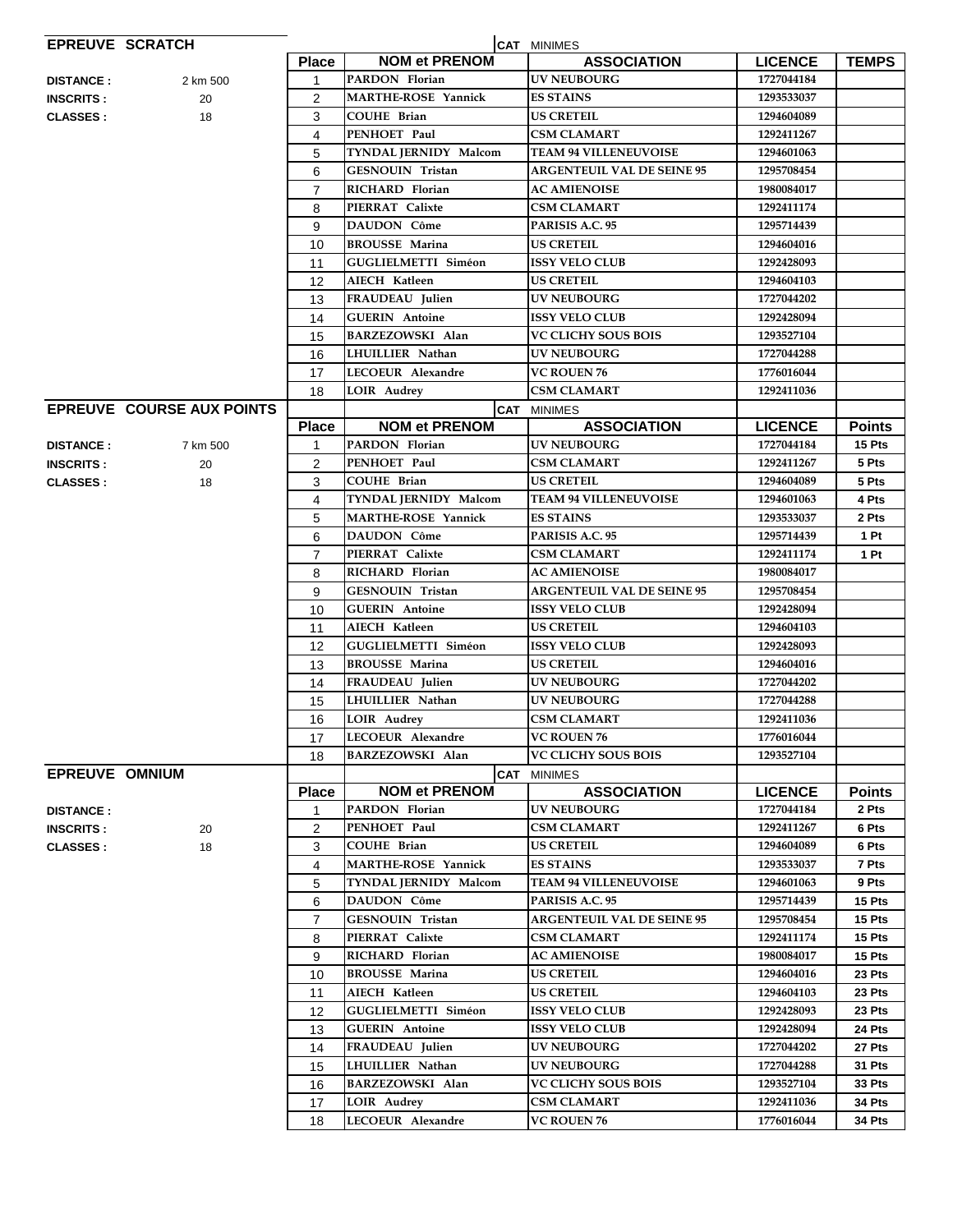| <b>EPREUVE SCRATCH</b> |                                  |                |                           | <b>CAT DAMES</b>                  |                |               |
|------------------------|----------------------------------|----------------|---------------------------|-----------------------------------|----------------|---------------|
|                        |                                  | <b>Place</b>   | <b>NOM et PRENOM</b>      | <b>ASSOCIATION</b>                | <b>LICENCE</b> | <b>TEMPS</b>  |
| <b>DISTANCE:</b>       | 5 km                             | 1              | <b>RIBAULT</b> Christelle | <b>CSM VILLENEUVE GARENNE</b>     | 1292420053     |               |
| <b>INSCRITS:</b>       | 12                               | 2              | FENART Ophélie            | <b>CSM VILLENEUVE GARENNE</b>     | 1292420006     |               |
| <b>CLASSES:</b>        | 11                               | 3              | <b>CLOAREC</b> Marine     | <b>EC MONTGERON VIGNEUX</b>       | 1291307 EC     |               |
|                        |                                  | 4              | DRAGONI Elina             | <b>CM AUBERVILLIERS 93</b>        | 1293505116     |               |
|                        |                                  | 5              | LEGAGNEUR Blanche         | <b>US METRO TRANSPORTS</b>        | 1275024038     |               |
|                        |                                  | 6              | WITTE Sina                | <b>CSM PUTEAUX</b>                | 1292401294     |               |
|                        |                                  | $\overline{7}$ | <b>VALLEE Carole</b>      | <b>CSM PUTEAUX</b>                | 1292401052     |               |
|                        |                                  | 8              | <b>JULIEN</b> Amandine    | <b>EC OGNES</b>                   | 1902207014     |               |
|                        |                                  | 9              | <b>CERVESATO Oriane</b>   | <b>CSM VILLENEUVE GARENNE</b>     | 1292420040     |               |
|                        |                                  | 10             | <b>DELERIN</b> Constance  | <b>UV NEUBOURG</b>                | 1727044143     |               |
|                        |                                  | 11             | <b>BAILLARD</b> Laurie    | <b>ARGENTEUIL VAL DE SEINE 95</b> | 1295708051     |               |
|                        | <b>EPREUVE COURSE AUX POINTS</b> |                |                           | <b>CAT DAMES</b>                  |                |               |
|                        |                                  | <b>Place</b>   | <b>NOM et PRENOM</b>      | <b>ASSOCIATION</b>                | <b>LICENCE</b> | <b>Points</b> |
| <b>DISTANCE:</b>       | 10 km                            | 1              | FENART Ophélie            | <b>CSM VILLENEUVE GARENNE</b>     | 1292420006     | 30 Pts        |
| <b>INSCRITS:</b>       | 12                               | 2              | <b>RIBAULT</b> Christelle | <b>CSM VILLENEUVE GARENNE</b>     | 1292420053     | 18 Pts        |
| <b>CLASSES:</b>        | 11                               | 3              | <b>CLOAREC</b> Marine     | <b>EC MONTGERON VIGNEUX</b>       | 1291307 EC     | 5 Pts         |
|                        |                                  | 4              | <b>DRAGONI Elina</b>      | <b>CM AUBERVILLIERS 93</b>        | 1293505116     | 5 Pts         |
|                        |                                  | 5              | WITTE Sina                | <b>CSM PUTEAUX</b>                | 1292401294     | 3 Pts         |
|                        |                                  | 6              | <b>DELERIN</b> Constance  | <b>UV NEUBOURG</b>                | 1727044143     | 2 Pts         |
|                        |                                  | $\overline{7}$ | LEGAGNEUR Blanche         | <b>US METRO TRANSPORTS</b>        | 1275024038     | 1 Pt          |
|                        |                                  | 8              | <b>VALLEE Carole</b>      | <b>CSM PUTEAUX</b>                | 1292401052     |               |
|                        |                                  | 9              | <b>JULIEN</b> Amandine    | <b>EC OGNES</b>                   | 1902207014     |               |
|                        |                                  | 10             | <b>CERVESATO Oriane</b>   | <b>CSM VILLENEUVE GARENNE</b>     | 1292420040     |               |
|                        |                                  | 11             | <b>BAILLARD Laurie</b>    | <b>ARGENTEUIL VAL DE SEINE 95</b> | 1295708051     |               |
| <b>EPREUVE OMNIUM</b>  |                                  |                |                           | <b>CAT DAMES</b>                  |                |               |
|                        |                                  | <b>Place</b>   | <b>NOM et PRENOM</b>      | <b>ASSOCIATION</b>                | <b>LICENCE</b> | <b>TEMPS</b>  |
| <b>DISTANCE:</b>       |                                  | $\mathbf{1}$   | FENART Ophélie            | <b>CSM VILLENEUVE GARENNE</b>     | 1292420006     | 3 Pts         |
| <b>INSCRITS:</b>       | 12                               | $\overline{2}$ | RIBAULT Christelle        | <b>CSM VILLENEUVE GARENNE</b>     | 1292420053     | 3 Pts         |
| <b>CLASSES:</b>        | 11                               | 3              | <b>CLOAREC</b> Marine     | <b>EC MONTGERON VIGNEUX</b>       | 1291307 EC     | 6 Pts         |
|                        |                                  | 4              | <b>DRAGONI Elina</b>      | <b>CM AUBERVILLIERS 93</b>        | 1293505116     | 8 Pts         |
|                        |                                  | 5              | WITTE Sina                | <b>CSM PUTEAUX</b>                | 1292401294     | 11 Pts        |
|                        |                                  | 6              | LEGAGNEUR Blanche         | <b>US METRO TRANSPORTS</b>        | 1275024038     | 12 Pts        |
|                        |                                  | $\overline{7}$ | <b>VALLEE Carole</b>      | <b>CSM PUTEAUX</b>                | 1292401052     | 15 Pts        |
|                        |                                  | 8              | <b>DELERIN</b> Constance  | <b>UV NEUBOURG</b>                | 1727044143     | 16 Pts        |
|                        |                                  | 9              | <b>JULIEN</b> Amandine    | <b>EC OGNES</b>                   | 1902207014     | 17 Pts        |
|                        |                                  | 10             | <b>CERVESATO Oriane</b>   | <b>CSM VILLENEUVE GARENNE</b>     | 1292420040     | 19 Pts        |
|                        |                                  | 11             | <b>BAILLARD Laurie</b>    | <b>ARGENTEUIL VAL DE SEINE 95</b> | 1295708051     | 22 Pts        |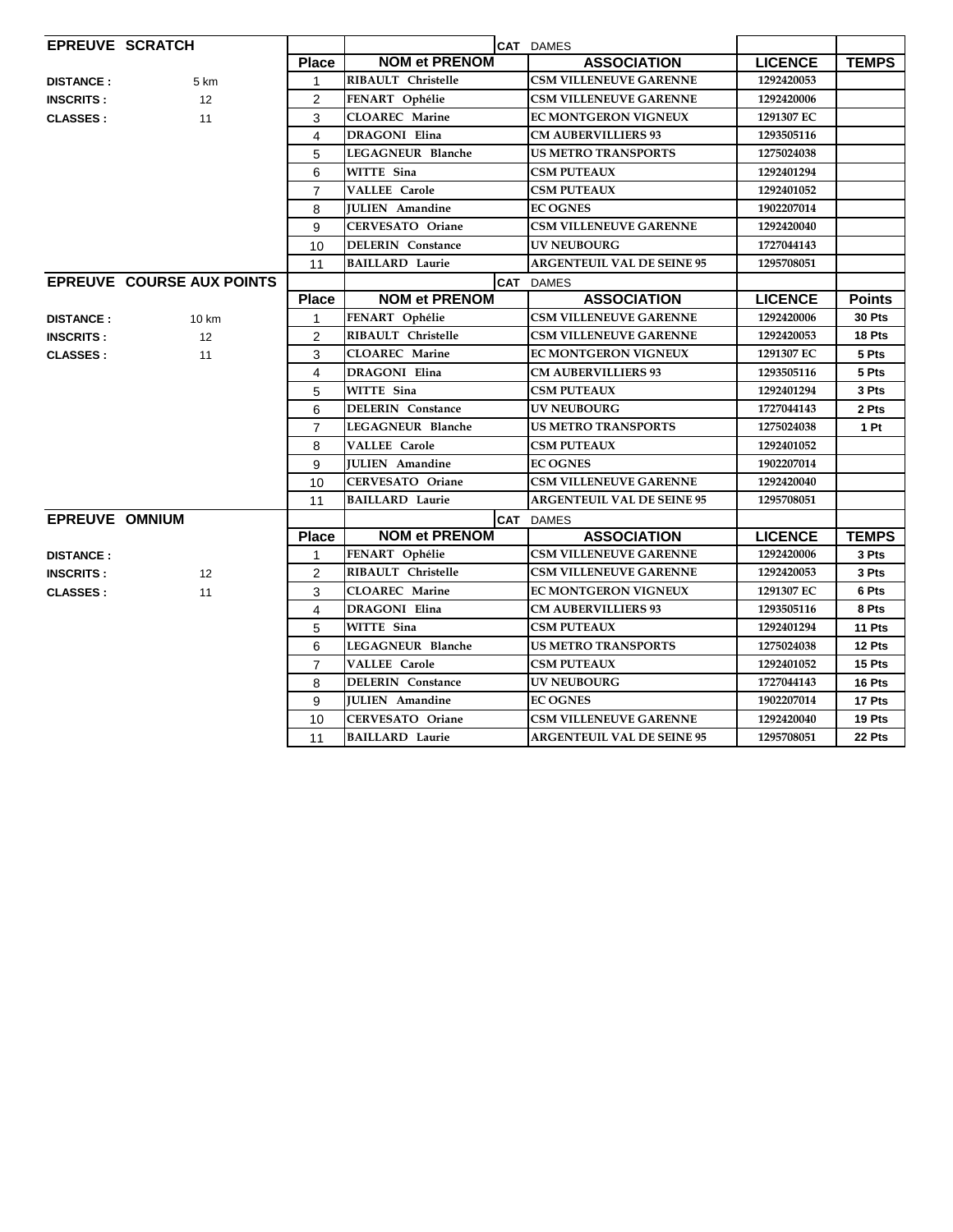|                  | <b>EPREUVE SCRATCH PAIRS</b>   |                |                               | CAT CADETS                        |                |              |
|------------------|--------------------------------|----------------|-------------------------------|-----------------------------------|----------------|--------------|
|                  |                                | <b>Place</b>   | <b>NOM et PRENOM</b>          | <b>ASSOCIATION</b>                | <b>LICENCE</b> | <b>TEMPS</b> |
| <b>DISTANCE:</b> | 5 km                           | $\mathbf{1}$   | <b>SAPIN Paul</b>             | <b>UV NEUBOURG</b>                | 1727044262     |              |
| <b>INSCRITS:</b> | 23                             | $\overline{2}$ | <b>LAMAILLE</b> Christopher   | <b>TEAM 94 VILLENEUVOISE</b>      | 1294601002     |              |
| <b>CLASSES:</b>  | 20                             | 3              | <b>LAURENT</b> Joffrey        | <b>UV NEUBOURG</b>                | 1727044095     |              |
|                  |                                | 4              | <b>BRANDEBOURGER Aurélien</b> | <b>ARGENTEUIL VAL DE SEINE 95</b> | 1295708011     |              |
|                  |                                | 5              | <b>GOERGEN Alexis</b>         | <b>EC AULNAY</b>                  | 1293515306     |              |
|                  |                                | 6              | WOLFERSBERGER Adrien          | <b>VC SAVIGNY SUR ORGE</b>        | 1291301002     |              |
|                  |                                | $\overline{7}$ | <b>LUIS Victor</b>            | US METRO TRANSPORTS               | 1275024029     |              |
|                  |                                | 8              | <b>CONTAL Guillaume</b>       | EC MONTGERON VIGNEUX              | 1291307029     |              |
|                  |                                | 9              | LUXEUIL Quentin               | <b>ARGENTEUIL VAL DE SEINE 95</b> | 1295708060     |              |
|                  |                                | 10             | PROVOST Maximilien            | <b>TEAM 94 VILLENEUVOISE</b>      | 1294601 EC     |              |
|                  |                                | 11             | ALIKER Jérémie                | <b>US CRETEIL</b>                 | 1294604002     |              |
|                  |                                | 12             | <b>DUBOIS Romaric</b>         | ISSY VELO CLUB                    | 1292428092     |              |
|                  |                                | 13             | DIONISIO Adam                 | <b>US CRETEIL</b>                 | 1294604352     |              |
|                  |                                | 14             | FREBY Baptiste                | CSM CLAMART                       | 1292411037     |              |
|                  |                                | 15             | <b>CACHELEUX Nicolas</b>      | <b>VC ROUEN 76</b>                | 1776016274     |              |
|                  |                                | 16             | DELAUNAY Loïc                 | <b>ISSY VELO CLUB</b>             | 1292428059     |              |
|                  |                                | 17             | PLAS Ewen                     | <b>BREST IROISE CYCL.2000</b>     | 629216386      |              |
|                  |                                | 18             | <b>CARRE</b> Matthieu         | <b>EC VELIZY 78</b>               | 1278216022     |              |
|                  |                                | 19             | <b>BREMONT Lucas</b>          | <b>ESC MEAUX</b>                  | 1277101283     |              |
|                  |                                | 20             | CHAPELLE Esteban              | <b>UV NEUBOURG</b>                | 1727044124     |              |
|                  | <b>EPREUVE SCRATCH IMPAIRS</b> |                |                               | <b>CAT CADETS</b>                 |                |              |
|                  |                                | <b>Place</b>   | <b>NOM et PRENOM</b>          | <b>ASSOCIATION</b>                | <b>LICENCE</b> | <b>TEMPS</b> |
| <b>DISTANCE:</b> | 5 km                           | 1              | LESEUR Brian                  | <b>VC ROUEN 76</b>                | 1776016051     |              |
| <b>INSCRITS:</b> | 23                             | 2              | <b>MALBOIS Alexis</b>         | <b>ARGENTEUIL VAL DE SEINE 95</b> | 1295708057     |              |
| <b>CLASSES:</b>  | 20                             | 3              | <b>HASLIN Pierrick</b>        | <b>EC VILLERS BRETONNEUX</b>      | 1980212022     |              |
|                  |                                | 4              | LE GALL Mathieu               | <b>BREST IROISE CYCL.2000</b>     | 629216378      |              |
|                  |                                | 5              | JAOUEN Tristan                | VC ELANCOURT ST QUENTIN EN YV     | 1278226037     |              |
|                  |                                | 6              | <b>HUMBERT</b> Igor           | <b>ARGENTEUIL VAL DE SEINE 95</b> | 1295708459     |              |
|                  |                                | $\overline{7}$ | COPPONI Clara                 | VC ST ANTOINE LA GAVOTTE          | 2113164169     |              |
|                  |                                | 8              | <b>DUVIVIER Alexis</b>        | <b>UV NEUBOURG</b>                | 1727044203     |              |
|                  |                                | 9              | <b>STEPHAN Alexis</b>         | <b>ISSY VELO CLUB</b>             | 1292428 EC     |              |
|                  |                                | 10             | <b>BUIRETTE Gaëtan</b>        | PARISIS A.C. 95                   | 1295714438     |              |
|                  |                                | 11             | DA CRUZ Laura                 | <b>TEAM 94 VILLENEUVOISE</b>      | 1294601049     |              |
|                  |                                | 12             | <b>GRONDIN</b> Guillaume      | <b>TEAM 94 VILLENEUVOISE</b>      | 1294601051     |              |
|                  |                                | 13             | <b>VALLEE Nicolas</b>         | UV NEUBOURG                       | 1727044188     |              |
|                  |                                | 14             | <b>GREGOIRE Tom</b>           | <b>EC MONTGERON VIGNEUX</b>       | 1291307031     |              |
|                  |                                | 15             | <b>MAHE</b> Thomas            | <b>CC IGNY PALAISEAU 91</b>       | 1291305191     |              |
|                  |                                | 16             | DIEHL Oscar                   | CSM CLAMART                       | 1292411059     |              |
|                  |                                | 17             | <b>CARO</b> Nicolas           | EC VERNOUILLET V.T.               | 1278243026     |              |
|                  |                                |                |                               |                                   |                |              |
|                  |                                | 18             | RIVAL Florent                 | UV NEUBOURG                       | 1727044279     |              |
|                  |                                | 19             | RIOBE Lucas                   | CSM CLAMART                       | 1292411233     |              |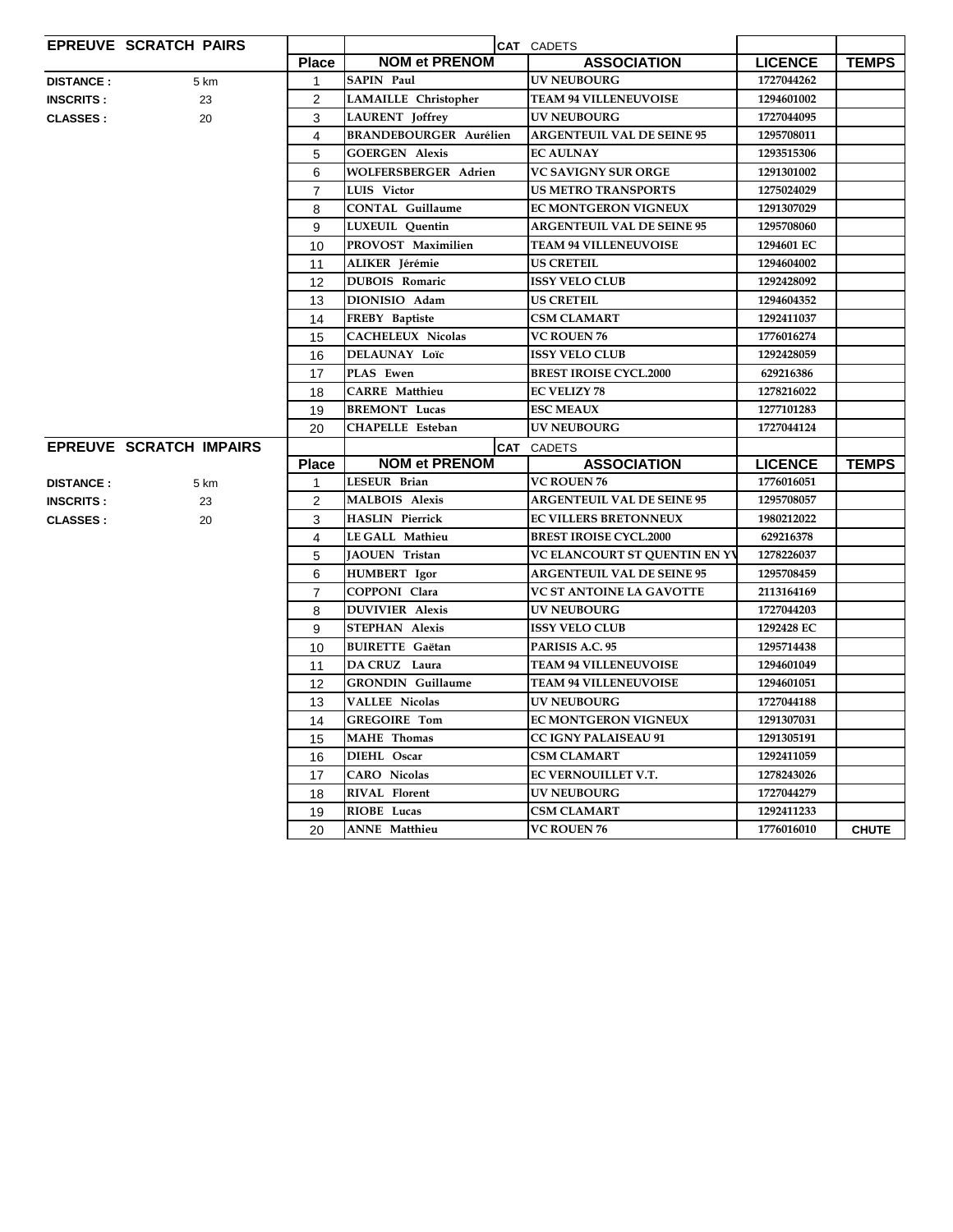|                  | <b>EPREUVE</b> Course Pts de 25 à 40 |                |                               | CAT CADETS                        |                |                |
|------------------|--------------------------------------|----------------|-------------------------------|-----------------------------------|----------------|----------------|
|                  |                                      | <b>Place</b>   | <b>NOM et PRENOM</b>          | <b>ASSOCIATION</b>                | <b>LICENCE</b> | <b>Points</b>  |
| <b>DISTANCE:</b> | 10 km                                | 1              | <b>CHAPELLE</b> Esteban       | <b>UV NEUBOURG</b>                | 1727044124     | 15 Pts         |
| <b>INSCRITS:</b> | 22                                   | $\overline{2}$ | <b>CARRE</b> Matthieu         | <b>EC VELIZY 78</b>               | 1278216022     | 9 Pts          |
| <b>CLASSES:</b>  | 16                                   | 3              | <b>CACHELEUX Nicolas</b>      | <b>VC ROUEN 76</b>                | 1776016274     | 6 Pts          |
|                  |                                      | 4              | <b>BREMONT</b> Lucas          | <b>ESC MEAUX</b>                  | 1277101283     | 5 Pts          |
|                  |                                      | 5              | <b>RIVAL Florent</b>          | <b>UV NEUBOURG</b>                | 1727044279     | 4 Pts          |
|                  |                                      | 6              | <b>MAHE</b> Thomas            | <b>CC IGNY PALAISEAU 91</b>       | 1291305191     | 3 Pts          |
|                  |                                      | $\overline{7}$ | <b>CARO</b> Nicolas           | EC VERNOUILLET V.T.               | 1278243026     | 1 Pt           |
|                  |                                      | 8              | PLAS Ewen                     | <b>BREST IROISE CYCL.2000</b>     | 629216386      |                |
|                  |                                      | 9              | <b>VALLEE Nicolas</b>         | <b>UV NEUBOURG</b>                | 1727044188     |                |
|                  |                                      | 10             | <b>DELAUNAY Loïc</b>          | <b>ISSY VELO CLUB</b>             | 1292428059     |                |
|                  |                                      | 11             | DIONISIO Adam                 | <b>US CRETEIL</b>                 | 1294604352     |                |
|                  |                                      | 12             | RIOBE Lucas                   | <b>CSM CLAMART</b>                | 1292411233     |                |
|                  |                                      | 13             | FREBY Baptiste                | <b>CSM CLAMART</b>                | 1292411037     |                |
|                  |                                      | 14             | <b>ANNE</b> Matthieu          | <b>VC ROUEN 76</b>                | 1776016010     |                |
|                  |                                      | 15             | DIEHL Oscar                   | <b>CSM CLAMART</b>                | 1292411059     |                |
|                  |                                      | 16             | <b>GREGOIRE Tom</b>           | <b>EC MONTGERON VIGNEUX</b>       | 1291307031     | <b>Abandon</b> |
|                  | EPREUVE Course Pts de 1 à 24         |                |                               | <b>CAT</b> CADETS                 |                |                |
|                  |                                      | <b>Place</b>   | <b>NOM et PRENOM</b>          | <b>ASSOCIATION</b>                | <b>LICENCE</b> | <b>Points</b>  |
| <b>DISTANCE:</b> | 10 km                                | 1              | LAMAILLE Christopher          | <b>TEAM 94 VILLENEUVOISE</b>      | 1294601002     | 8 Pts          |
| <b>INSCRITS:</b> | 24                                   | 2              | LESEUR Brian                  | <b>VC ROUEN 76</b>                | 1776016051     | 7 Pts          |
| <b>CLASSES:</b>  | 24                                   | 3              | <b>BRANDEBOURGER Aurélien</b> | <b>ARGENTEUIL VAL DE SEINE 95</b> | 1295708011     | 5 Pts          |
|                  |                                      | 4              | <b>MALBOIS Alexis</b>         | <b>ARGENTEUIL VAL DE SEINE 95</b> | 1295708057     | 5 Pts          |
|                  |                                      | 5              | <b>HASLIN</b> Pierrick        | <b>EC VILLERS BRETONNEUX</b>      | 1980212022     | 5 Pts          |
|                  |                                      | 6              | <b>HUMBERT</b> Igor           | <b>ARGENTEUIL VAL DE SEINE 95</b> | 1295708459     | 5 Pts          |
|                  |                                      | $\overline{7}$ | LAURENT Joffrey               | <b>UV NEUBOURG</b>                | 1727044095     | 4 Pts          |
|                  |                                      | 8              | <b>DUVIVIER Alexis</b>        | <b>UV NEUBOURG</b>                | 1727044203     | 3 Pts          |
|                  |                                      | 9              | <b>GOERGEN Alexis</b>         | <b>EC AULNAY</b>                  | 1293515306     | 1 Pt           |
|                  |                                      | 10             | LUIS Victor                   | <b>US METRO TRANSPORTS</b>        | 1275024029     | 1 Pt           |
|                  |                                      | 11             | COPPONI Clara                 | <b>VC ST ANTOINE LA GAVOTTE</b>   | 2113164169     |                |
|                  |                                      | 12             | LE GALL Mathieu               | <b>BREST IROISE CYCL.2000</b>     | 629216378      |                |
|                  |                                      | 13             | JAOUEN Tristan                | VC ELANCOURT ST QUENTIN EN YV     | 1278226037     |                |
|                  |                                      | 14             | <b>BUIRETTE</b> Gaëtan        | PARISIS A.C. 95                   | 1295714438     |                |
|                  |                                      | 15             | DA CRUZ Laura                 | <b>TEAM 94 VILLENEUVOISE</b>      | 1294601049     |                |
|                  |                                      | 16             | CONTAL Guillaume              | <b>EC MONTGERON VIGNEUX</b>       | 1291307029     |                |
|                  |                                      | 17             | ALIKER Jérémie                | <b>US CRETEIL</b>                 | 1294604002     |                |
|                  |                                      | 18             | STEPHAN Alexis                | <b>ISSY VELO CLUB</b>             | 1292428 EC     |                |
|                  |                                      | 19             | LUXEUIL Quentin               | <b>ARGENTEUIL VAL DE SEINE 95</b> | 1295708060     |                |
|                  |                                      | 20             | DUBOIS Romaric                | <b>ISSY VELO CLUB</b>             | 1292428092     |                |
|                  |                                      | 21             | <b>SAPIN Paul</b>             | <b>UV NEUBOURG</b>                | 1727044262     |                |
|                  |                                      | 22             | <b>GRONDIN</b> Guillaume      | <b>TEAM 94 VILLENEUVOISE</b>      | 1294601051     |                |
|                  |                                      | 23             | PROVOST Maximilien            | <b>TEAM 94 VILLENEUVOISE</b>      | 1294601 EC     |                |
|                  |                                      | 24             | <b>WOLFERSBERGER Adrien</b>   | <b>VC SAVIGNY SUR ORGE</b>        | 1291301002     |                |